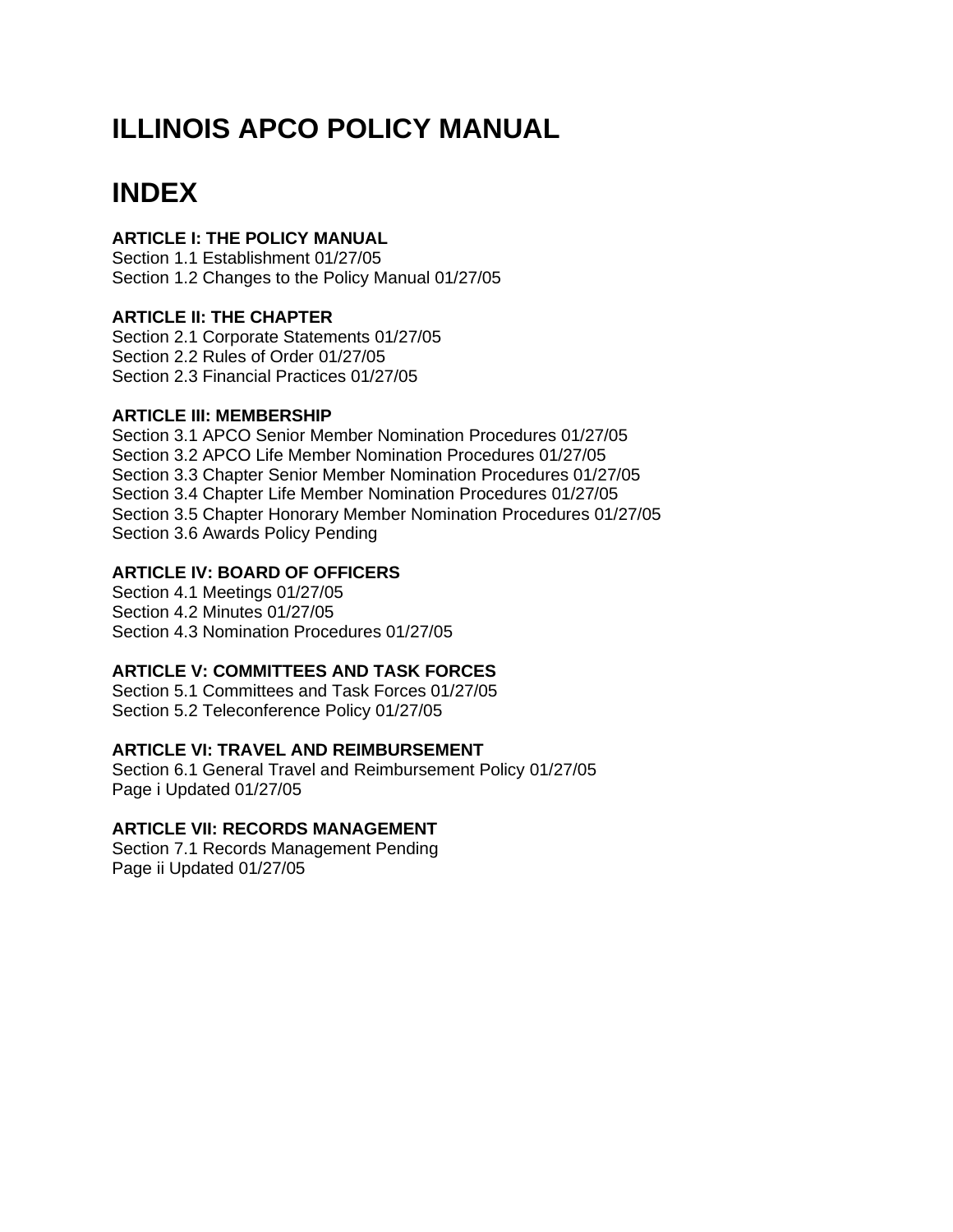# **ARTICLE I: THE POLICY MANUAL**

#### **SECTION 1.1: ESTABLISHMENT**

#### **PURPOSE**

The Illinois APCO Policy Manual shall set forth the operating policies of the Chapter. The Illinois APCO Policy Manual shall provide the requirements and guidelines which shall govern the functioning of the Board of Officers, the Executive Board and others as may be specified. It shall be the reference guide for the proper conduct of the day-to-day affairs of the Chapter.

#### **AUTHORITY**

There shall be an Illinois APCO Chapter Policy Manual. It shall be maintained and kept in current condition by the Executive Board. The Illinois APCO Policy Manual shall be separate from the Bylaws, provided the requirements of the Bylaws are otherwise observed.

- 1. The Policy Manual shall define policies of the Chapter and may define practices and Procedures.
- 2. Copies of the Policy Manual shall be made available to Chapter members as follows:
	- 2.1 A printed copy of the complete Illinois APCO Policy Manual shall be provided to each member of the Executive Board within 30 days of their election to the Executive Board. A printed copy of the complete manual need not be provided to members of the Executive Board upon their election to the next higher office or to members of the Executive Board upon their re-election to the Executive Board.
	- 2.2 A printed copy of each section added to the Illinois APCO Policy Manual shall be provided to each member of the Executive Board within 30 days after approval of that section.
	- 2.3 A printed copy of each section of the Illinois APCO Policy Manual that is amended shall be provided to each member of the Executive Board within 30 days after approval of the amended section.
	- 2.4 A printed copy of the updated Index shall be provided to each member of the Executive Board within 30 days after approval of the change.
	- 2.5 A copy of the complete Illinois APCO Policy Manual in an electronic PDF format shall be maintained on the Illinois APCO website for access by the general membership. Such copy shall be kept current.
	- 2.6. "Current" shall be defined to include the addition of new sections, the exchange of amended sections, and the removal of deleted sections within 30 days after such action is approved by the Executive Board.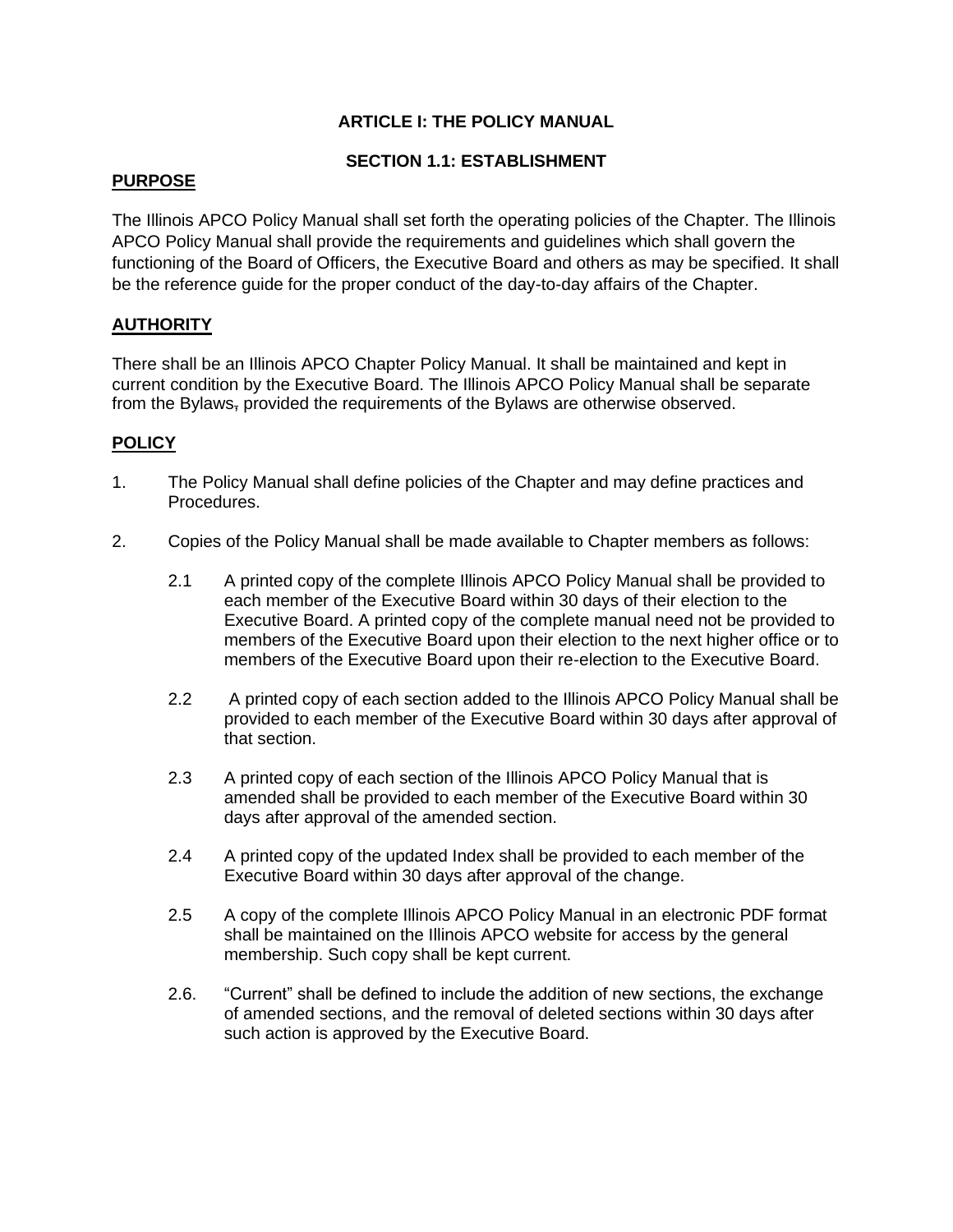#### **ARTICLE I: THE POLICY MANUAL**

#### **SECTION 1.2: CHANGES TO THE POLICY MANUAL**

#### **PURPOSE**

To define the practices and procedures to be followed in making changes to the APCO Policy Manual.

#### **AUTHORITY**

The Illinois APCO Policy Manual is established in accordance with the provisions of certain requirements for amending and are contained therein. This section further defines those requirements.

- 1. The Executive Board shall review biannually, and upon adoption, approve the form and content of the Chapter Policy Manual.
	- 1.1 Approval shall be made during the regular meeting of the Executive Board.
- 2. A proposal to modify the APCO Policy Manual may be submitted by the Executive Board, by any committee of the Chapter or by any member of the Chapter who is eligible to vote in the Chapter business meetings. Such entity shall be known as the "maker".
- 3. Proposals to modify the Illinois APCO Policy Manual shall be submitted in accordance with either of the following two formats:
	- 3.1 Method A generally is best used in cases of minor changes to existing sections of the Illinois APCO Policy Manual.
		- 3.1.1 The maker prepares a cover letter explaining the need for the proposed change and the benefits to be gained.
		- 3.1.2 The maker prepares a document showing the proposed changes in the text. The proposal shall show not less than the entire paragraph in which text is to be changed and may include the entire Illinois APCO Policy Manual Section.
		- 3.1.3 The maker highlights text changes by showing text to be deleted as strikethrough text and text to be added as underline text.
	- 3.2 Method B generally is best used in cases of major changes to an existing section involving changes in text to a significant portion of the document. Method B is the only method that is practical for new sections to be added to the Illinois APCO Policy Manual.
		- 3.2.1 The maker prepares a cover letter explaining the need for the proposed change and the benefits to be gained. The maker includes a statement that the proposed change is either a "new section" or is a "complete replacement of the existing section".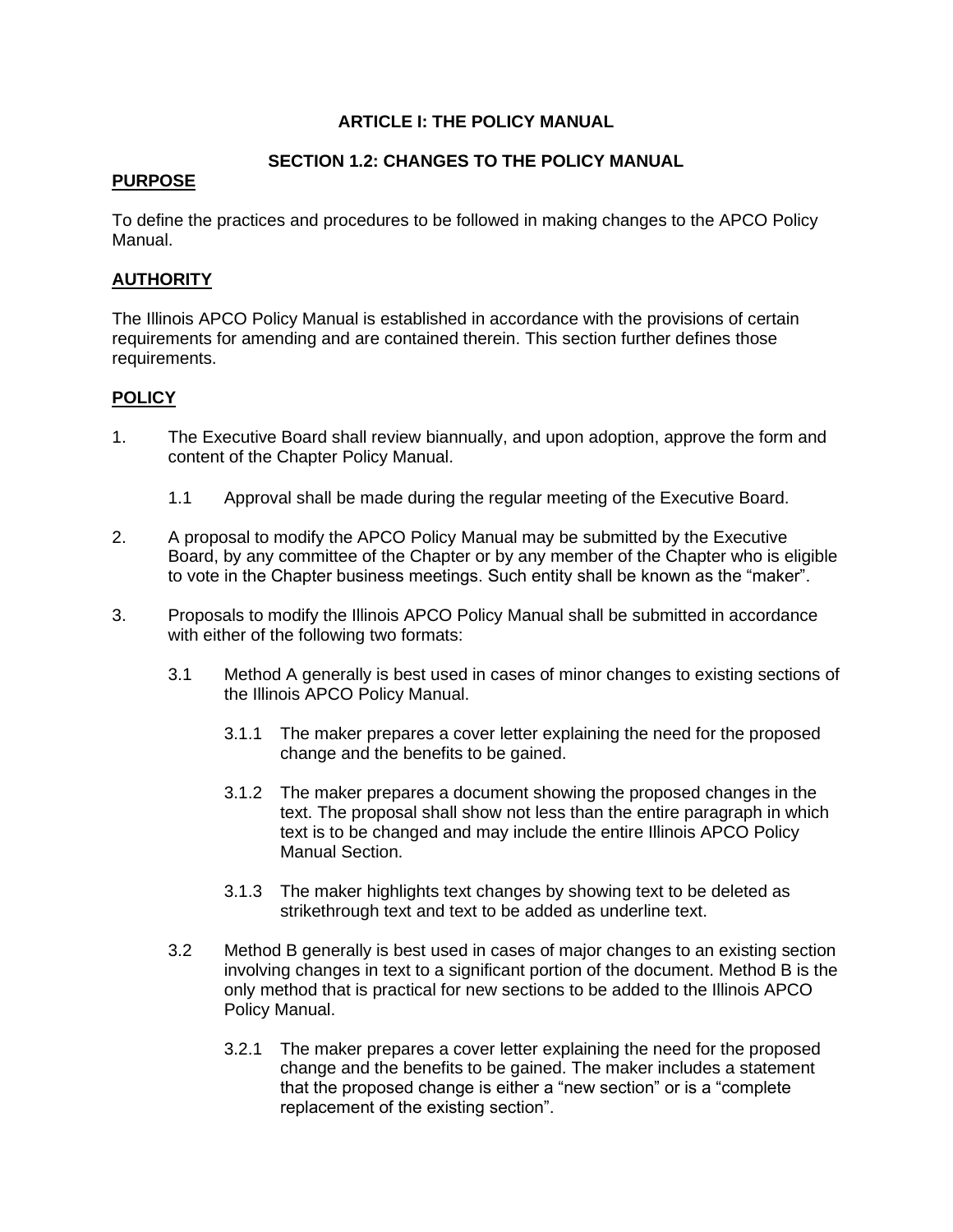- 3.2.2 The maker prepares a complete section that, upon adoption by the Executive Board, will be inserted into the Illinois APCO Policy Manual. The new document shall not use strikethrough or underlining as means of highlighting changes to the text.
- 3.2.3 The format of the proposal shall conform to the general style of Illinois APCO Policy Manual sections as demonstrated by this section. The Bylaws Committee may be consulted for assistance in formatting the proposal.
- 4. The maker shall submit the proposal to the President.
- 5. The President shall forward the proposal to the Executive Board for review and comment. If time permits, the Executive Board members may make comments to the maker prior to the proposal being considered for adoption. Such comments shall be nonbinding on the maker.
- 6. The new or modified Illinois APCO Policy Manual Section shall become effective upon its passage by a majority vote of the Executive Board.
- 7. The President shall deliver a printed copy of the approved new or modified Illinois APCO Policy Manual section to the Chair of the Bylaws Committee.
	- 7.1 The Bylaws Committee shall verify that the new or revised section is in the proper format.
	- 7.2 The Bylaws Committee may make non-substantive changes in the format of the document including changes in font, spacing, grammar, spelling, punctuation, highlighting, and numbering to conform to the general format of the Illinois APCO Policy Manual.
	- 7.3 The Bylaws Committee may correct words that are used improperly when the correction is based upon the context of the sentence within which the word appears and the proper word is readily obvious.
	- 7.4 The Bylaws Committee may correct a cross-reference to the Illinois APCO Bylaws or to other sections of the Illinois APCO Policy Manual provided that:
		- 7.4.1 The Committee can readily determine the correct cross-reference based upon the context; or
		- 7.4.2 The Committee can determine the correct cross-reference based upon earlier versions of the same or similar sections of the Illinois APCO Policy Manual; based upon the minutes of Executive Board meetings; Bylaws that may have changed the numbering of those documents; or based upon other verifiable historical research; or
		- 7.4.3 If the Committee is unable to determine the proper cross-reference, then the Committee shall report the problem to the Executive Board and seek the Board's guidance in preparation of an amendment to the Policy Manual section that will correct or eliminate the error.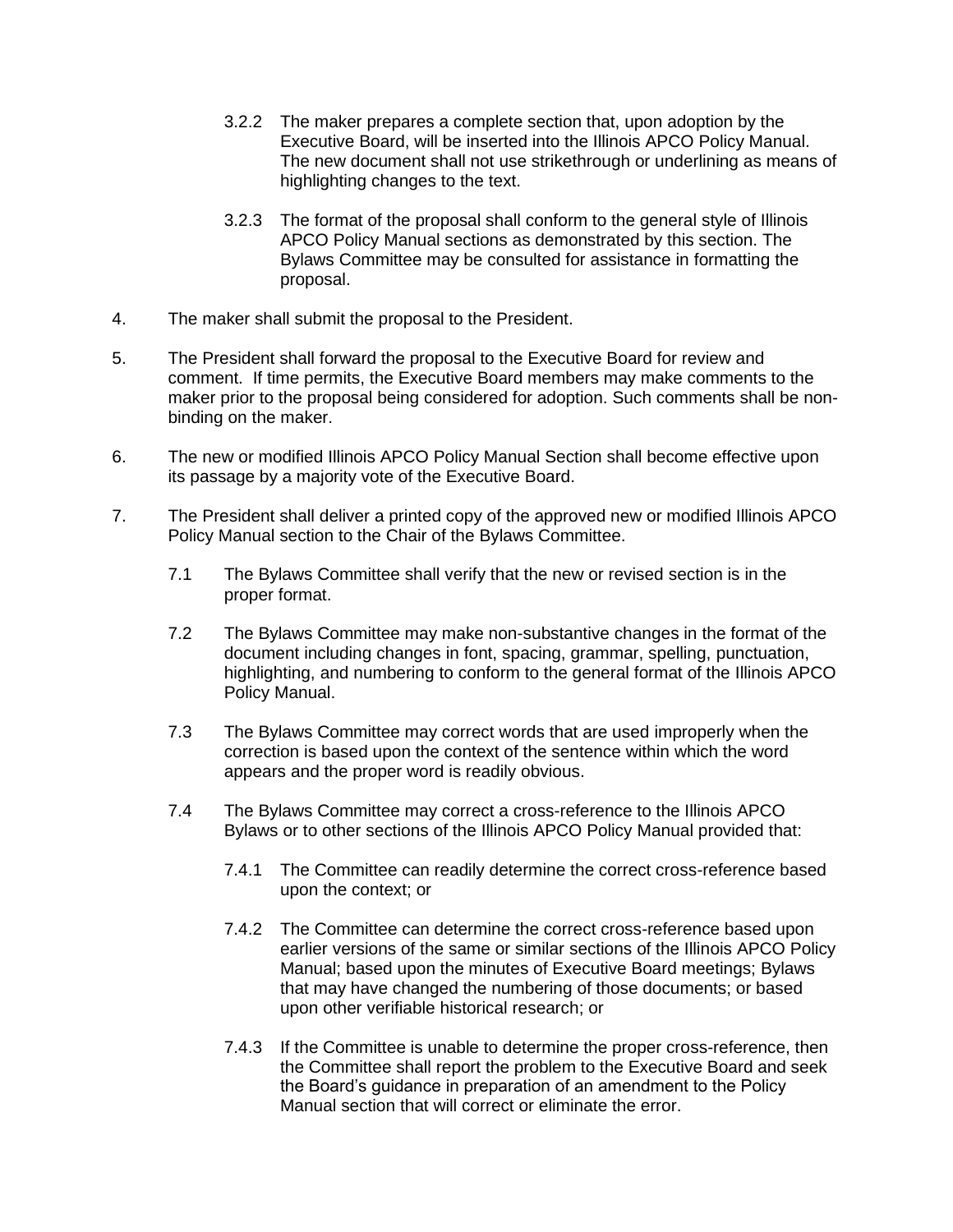- 8. The Bylaws Committee shall update the Index each time a new section is added or a section is amended.
- 9. After the Bylaws Committee has verified the accuracy of the new/modified section, the President shall cause the new or modified Illinois APCO Policy Manual Section and the updated Index to be published in accordance with the requirements of Section 1.1 of the Illinois APCO Policy Manual.

# **ARTICLE II: THE CHAPTER**

#### **SECTION 2.1: CORPORATE STATEMENTS**

#### **PURPOSE**

To ensure the Chapter's Corporate Statements are properly maintained and safeguarded as valuable documents.

## **AUTHORITY**

The Chapter Corporate Statements are the legal basis for the formation of the Chapter.

- 1. The Association of Public Safety Communications Officials-International, Incorporated Is a volunteer membership organization founded in 1935 and incorporated in the State of Indiana as a not-for-profit corporation in 1939. It is registered to transact business in the State of Florida and maintains its corporate headquarters in Daytona Beach, Florida.
- 2. The Illinois Chapter of the Association of Public Safety Communications Officials-International, Incorporated Is a volunteer membership organization chartered by APCO, International on the 12th day of June 1941.
- 3. The Illinois Chapter is incorporated in the State of Illinois as a not-for-profit corporation in **19XX**. It is registered to transact business in the State of Illinois.
- 4. The President shall review the Chapter's Articles of Incorporation annually to ensure that they are current and accurate.
	- 4.1 Any change in the Chapter's Articles of Incorporation shall be presented to the Executive Board for approval during a regular meeting of the Board.
		- 4.1.1 The President may update the listing of Chapter Officers, as necessary, to show the current members of the Executive Board. He/she shall notify the Executive Board that the list has been updated.
- 5. The President shall annually review the Chapter's "Registration to Transact Business" in any and all jurisdictions requiring such registration.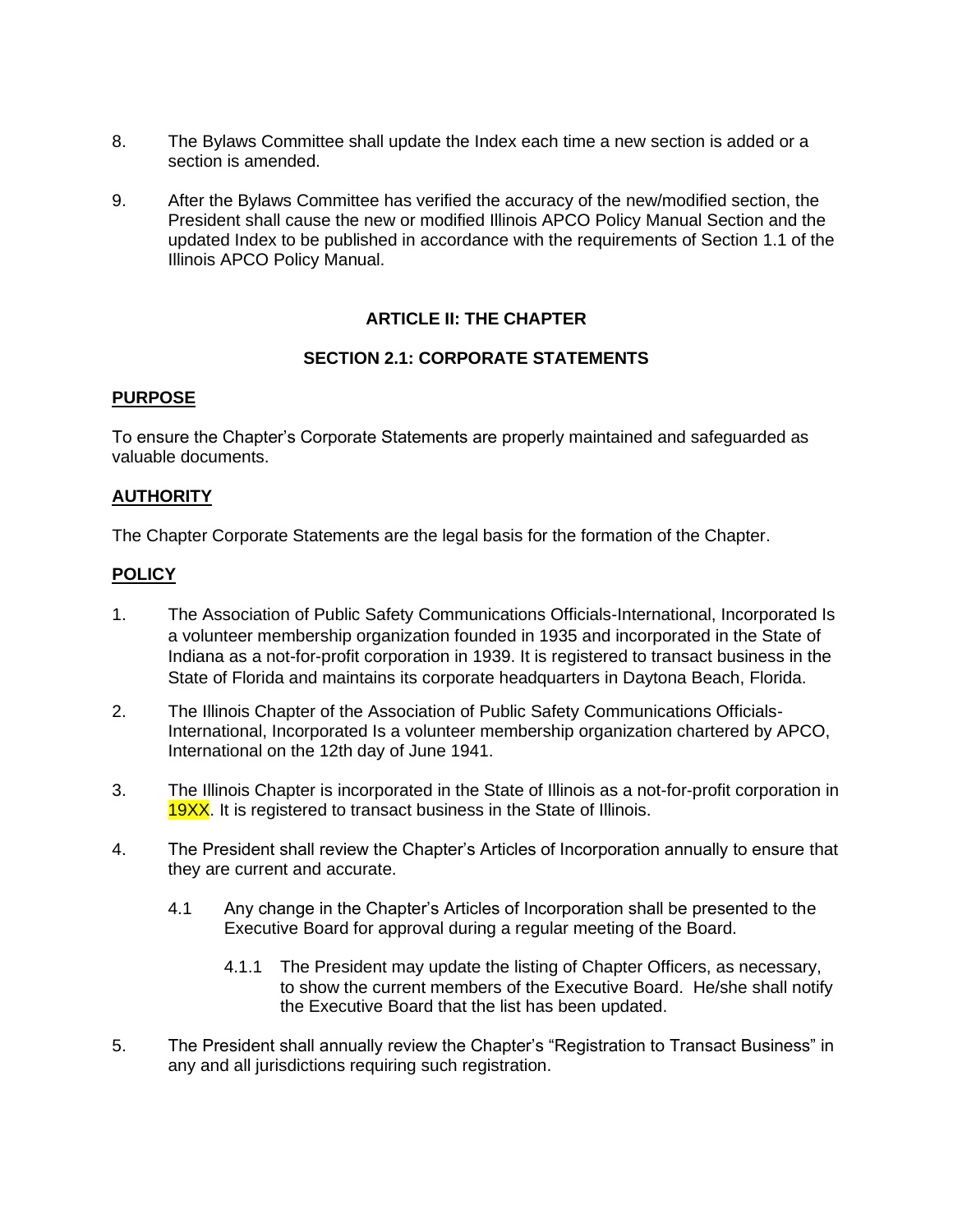- 5.1 The President may update the information contained on the registration, as required. He/she shall notify the Executive Board of any change made.
- 5.2 The Treasurer shall ensure timely payment of all fees necessary to maintain such registration.
- 6. The President shall provide for the preservation of the Chapter's Corporate Statements in accordance with the Chapter's Records Retention Policy.

# **ARTICLE II: THE CHAPTER**

#### **SECTION 2.2: RULES OF ORDER**

#### **PURPOSE**

To establish rules of parliamentary procedure for conducting various official meetings of the Chapter.

#### **AUTHORITY**

"Robert's Rules of Order, Revised" shall govern the Chapter in all cases to the extent that such rules are not inconsistent with the Bylaws or special rules of the Chapter.

- 1. *ROBERT'S RULES OF ORDER,* NEWLY REVISED, TENTH EDITION, October 2000, published by Perseus Publishing of Cambridge, MA, is the current and authorized edition of this document. The special rules contained herein are based upon that document.
	- 1.1 In the event of a conflict between the document named above and any other published version of "Robert's Rules of Order", the above-named document shall prevail.
- 2. "Robert's Rules of Order" and the special rules identified herein shall govern the conduct of all official meetings of the Chapter including meetings of the Quorum, meetings of the Executive Board, and meetings of committees appointed by the Executive Board.
	- 2.1. The President shall ensure that a copy of the current, authorized edition of "Robert's Rules of Order" is available for reference at all meetings of the Quorum and of the Executive Board.
- 3. A majority of the applicable quorum (i.e. the Quorum or the quorum of the Executive Board) shall vote in favor of an action before such action may be implemented.
	- 3.1 Unless otherwise specified, the word "majority" shall mean a simple majority consisting of more than 50% of the applicable quorum. In general, members who "abstain" shall not be counted as part of the quorum for purposes of the vote.
	- 3.2 The Chair is cautioned that certain actions require that a "super majority" of either two-thirds of the applicable quorum or three-fourths of the applicable quorum to vote in favor of the action before such action may be implemented.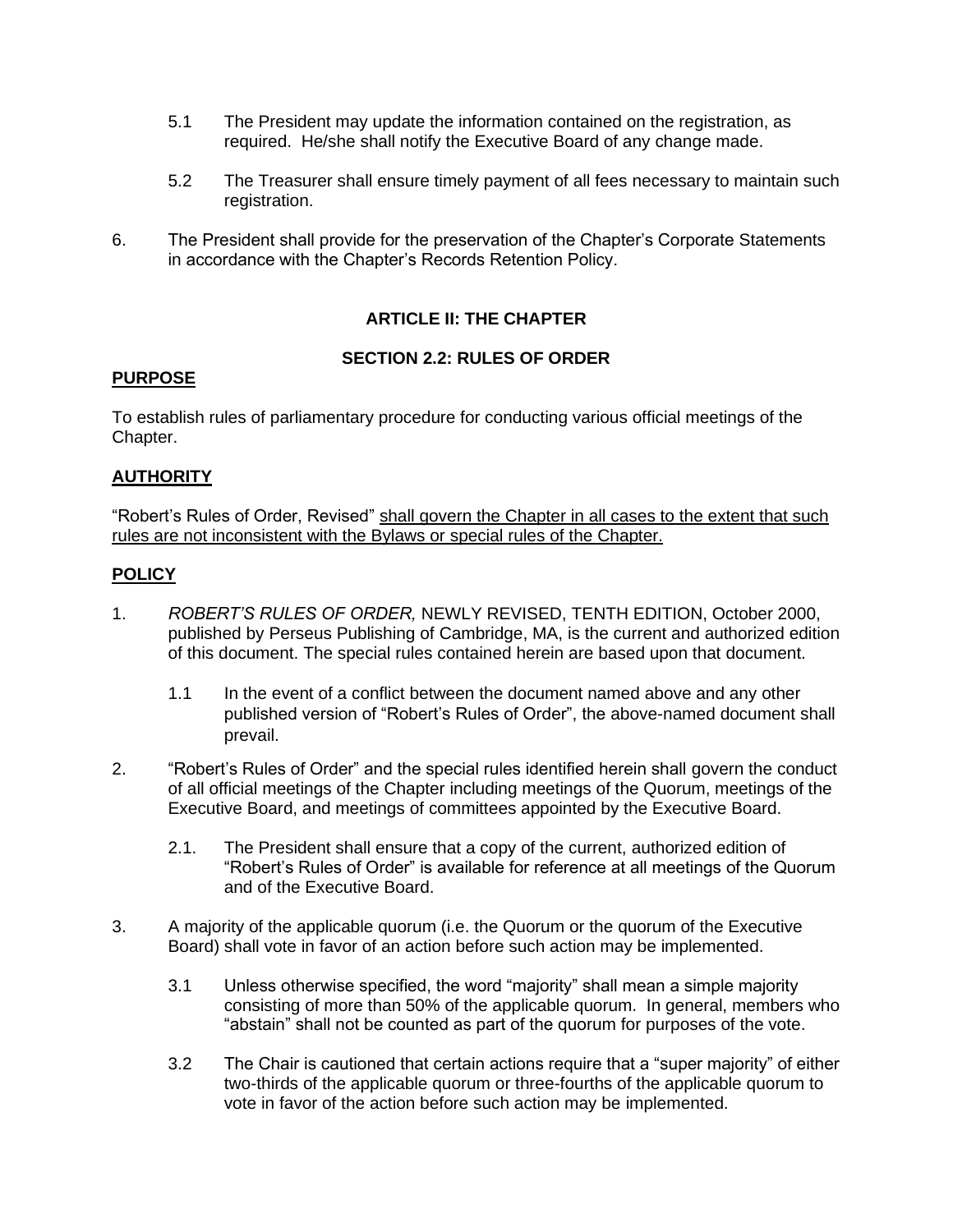- 3.3 The Chair is cautioned that certain votes are based upon the total membership of the applicable body and not just those members in attendance. In such cases, members who are absent or otherwise abstain from voting have the effect of being a negative vote since they are included amongst the voting quorum for purposes of determining the number of affirmative votes needed for passage.
- 4. All votes on motions and other official actions shall be conducted in one of the following manners:
	- 4.1 By a voice vote wherein the Chair calls for "Ayes", then "Nays", and finally "Abstentions". Members of the applicable quorum indicate their vote orally at the appropriate time. The Chair shall make a ruling as to the position receiving the required majority of the vote. In the event the Chair is unable to determine the position having the "majority vote" or in the event that a member of the applicable quorum calls for a "show of hands", then the Chair shall discard the voice vote and proceed with a "show of hands" vote as described below.
	- 4.2 By a show of hands wherein the Chair asks all members in favor of the action to so indicate by raising their hand. The Chair then counts those members as "Aye" votes. Similarly, the Chair shall ask all members opposed to raise their hand and counts those members as "Nay" votes. Finally, the Chair shall ask all of those abstaining to raise their hand to be so recognized. The Chair then announces the final tally.
	- 4.3 By secret ballot wherein the Chair asks each member of the applicable quorum to indicate his/her preference on a piece of paper. The individual ballots shall be collected and counted by at least two individuals who shall make the final tally known. To the greatest extent possible, the individuals conducting the count shall be "disinterested parties". If such "disinterested parties" are not available, then the individuals conducting the count shall represent both sides of the argument.
	- 4.4 For each method of conducting a vote, only those members of the applicable quorum who are eligible to vote shall cast a "vote".
- 5. The Quorum or the Executive Board may take action on a matter only as the result of motion made by a member of the quorum of the respective body, the seconding of that motion by another member of the respective body, and a vote by the quorum of the respective body in accordance with the practices for handling motions as detailed in "Robert's Rules of Order" except as noted below:
	- 5.1 A request from a member of the quorum to "Call the Question" shall not be interpreted to mean the motion "Previous Question" as defined in "Robert's Rules of Order" unless the author specifically states his/her intent to make that motion. Rather, when such a "Call" is made, the President may proceed directly to conducting a vote on the matter then at hand.
	- 5.2 A motion to "Table the Question", to "Table the Matter" or to similarly "Table…" shall be interpreted to be the motion "Lay on the Table" as defined in "Robert's Rules of Order" unless the maker is otherwise specific as to his/her intent in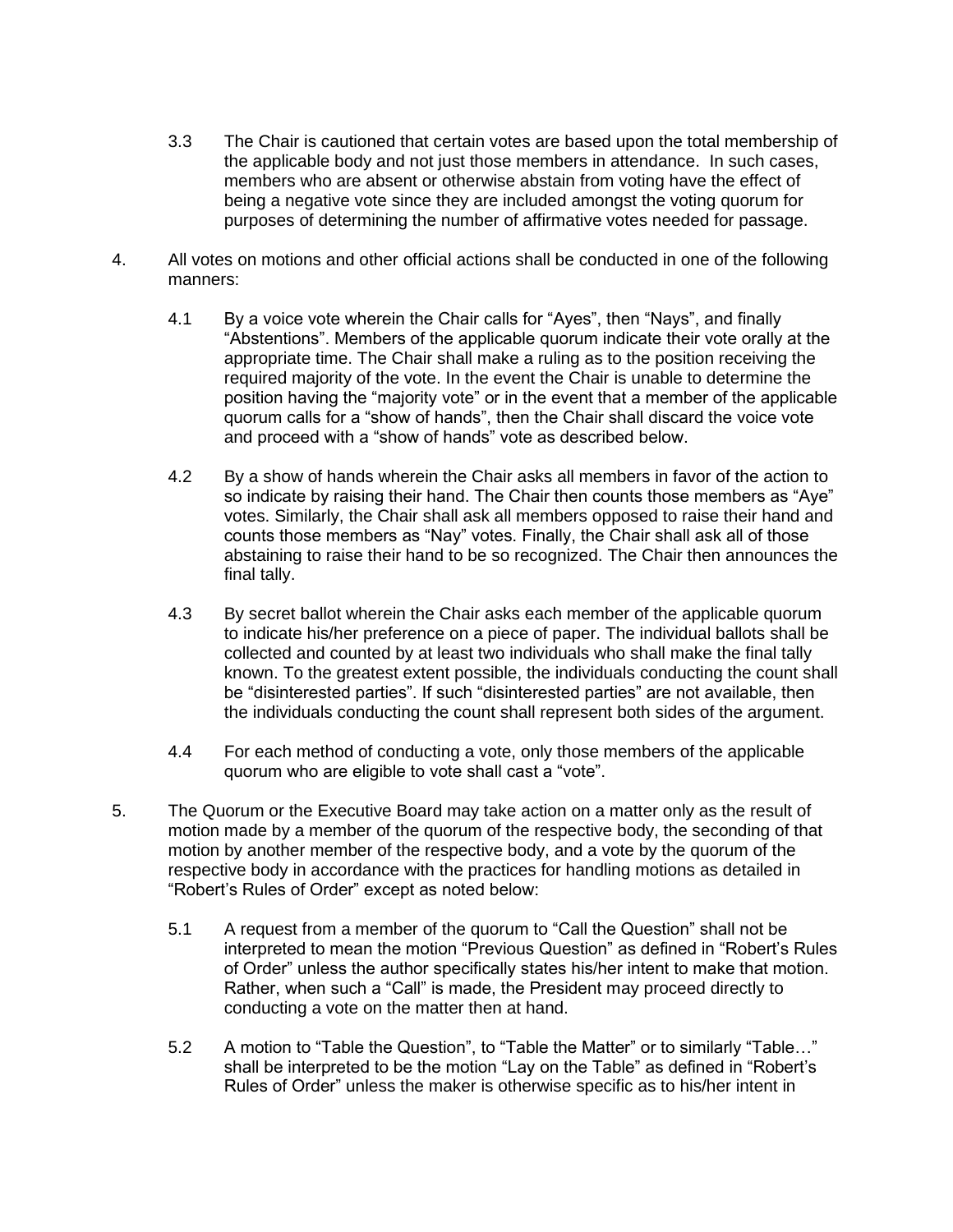making the motion. The requirement that another item of immediate urgency having arisen is waived.

- 5.2.1 Matters before the Quorum that are "Tabled" shall end with the closing of the business meeting if not acted upon.
- 5.2.2 Matters before the Executive Board that are "Tabled" may be carried from one meeting until the next.
- 5.3 A motion to "Adjourn" a General Business Meeting of the Annual Quorum shall allow for the ending of the then current meeting.
- 5.4 A motion to "Adjourn" a meeting of the Executive Board shall allow for the ending of the then current meeting.
- 6. The "Chair" shall be determined as follows:
	- 6.1 The President shall serve as the Chair of all meetings of the Quorum and the Executive Board:
		- 6.1.1 The First Vice-President and the Second Vice-President shall serve in order of seniority as the Chair in the absence of the President.
	- 6.2 The Chairperson of a committee shall serve as the Chair of all meetings of that committee.
- 7. The Chair shall have the following prerogatives:
	- 7.1 The Chair decides the applicability of the rules of order and parliamentary procedure and makes all interpretations of such rules and procedure. The Chair may appoint and seek advice from a "parliamentarian" on such matters, however, the decision of the Chair is final.
	- 7.2 The Chair shall recognize a member of the applicable quorum desiring to speak before such member shall be granted "the floor". The chair shall not unreasonably deny any member of the quorum the right to speak.
	- 7.3 The Chair shall recognize non-members of the applicable quorum desiring to speak before such non-member may be granted "the floor". The Chair shall have sole discretion in granting this privilege to non-members of the quorum.
	- 7.4 The Chair may limit debate on a matter before the applicable body by taking any of the following actions:
		- 7.4.1 By limiting the time allocated to each speaker. In so doing, the Chair shall endeavor to grant an equal amount of time to each side of the argument.
		- 7.4.2 By limiting the number of speakers on each side of the issue. In so doing, the Chair shall endeavor to grant equal number of speakers to each side of the argument.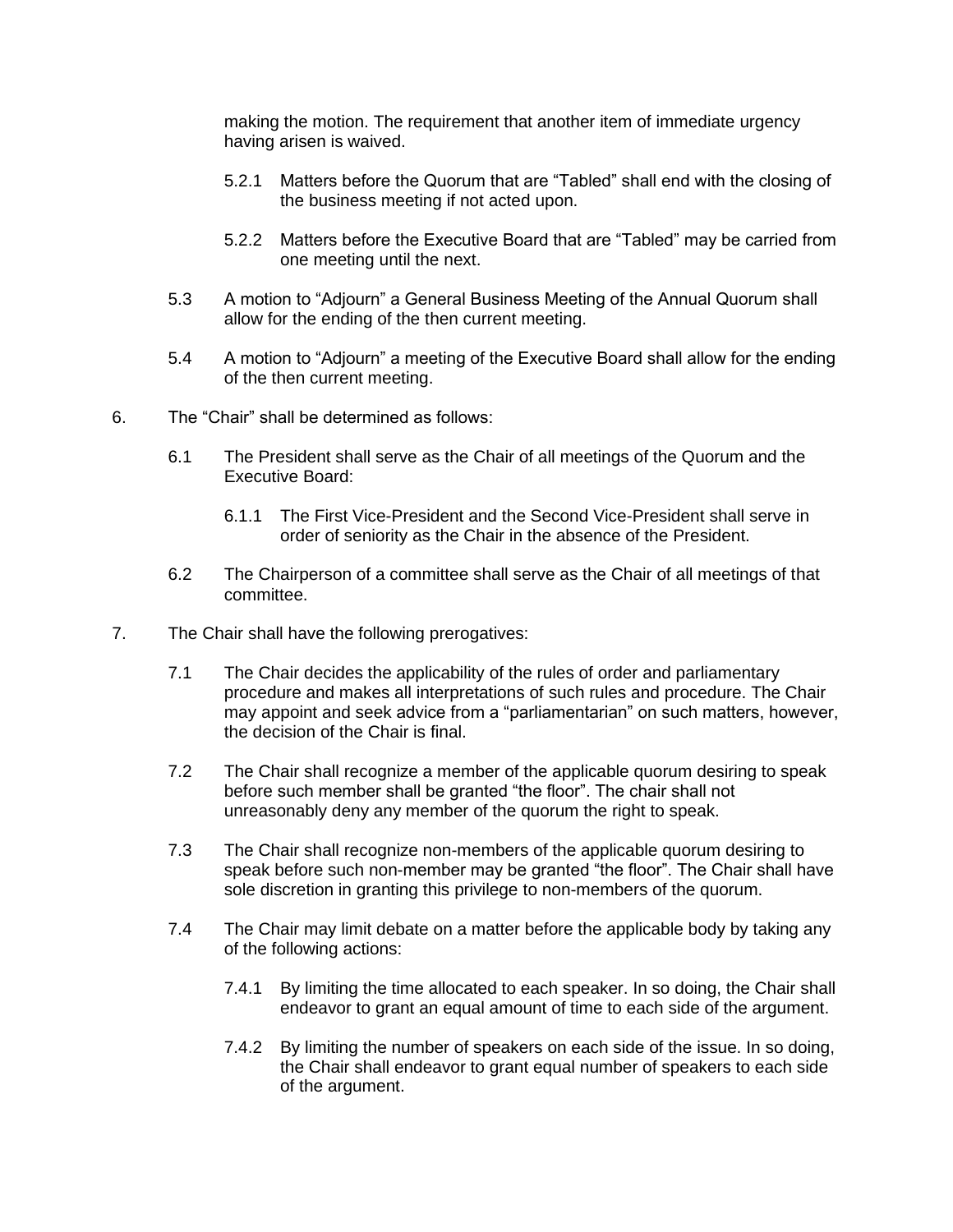7.4.3 By setting a specific time at which debate shall end. In so doing, the Chair shall endeavor to ensure that each side of the argument has had an equal opportunity to present its position

## **ARTICLE II: THE CHAPTER**

# **SECTION 2.3: FINANCIAL PRACTICES**

#### **PURPOSE**

To identify the financial practices the Chapter will utilize.

#### **AUTHORITY**

The authority for the financial practices of the Chapter are found in Article V, Section 5.7 of the Bylaws.

- 1. Each duly elected officer of the Chapter will exercise prudent financial practices when making purchases or dealing with Chapter investments and expenses.
- 2. The Secretary and Treasurer shall be authorized the necessary funds to fulfill the requirements of their offices as outlined in the Bylaws of this Chapter.
- 3. Reasonable and proper expenses of the Executive Board members during their term of office; including reasonable expenses for the attendance of the Executive Board members to the Annual APCO Conference, may be paid by this Chapter with the prior approval of the Executive Board.
	- 3.1 The financial status of the Chapter shall be taken into consideration before any travel expenses are authorized or paid.
	- 3.2 Reimbursements for approved Chapter expenses shall be made according to Section 6.1
- 4. The Executive Board shall be authorized to approve all other expenses not specifically outlined in the Bylaws of this Chapter unless otherwise directed by a vote of the Chapter membership.
- 5. The Executive Board may authorize any officer or officers, agent or agents of the Corporation, in addition to the officers so authorized by these Bylaws, to enter into any contract or execute and deliver any instrument in the name of and on behalf of the Corporation and such authority may be general or confined to specific instances.
- 6. All checks, drafts or other orders for the payment of money, notes or other evidences of indebtedness issued in the name of the Corporation, shall be signed by such officer or officers, agent or agents of the Corporation and in such manner as shall from time to time be determined by resolution of the Executive Board.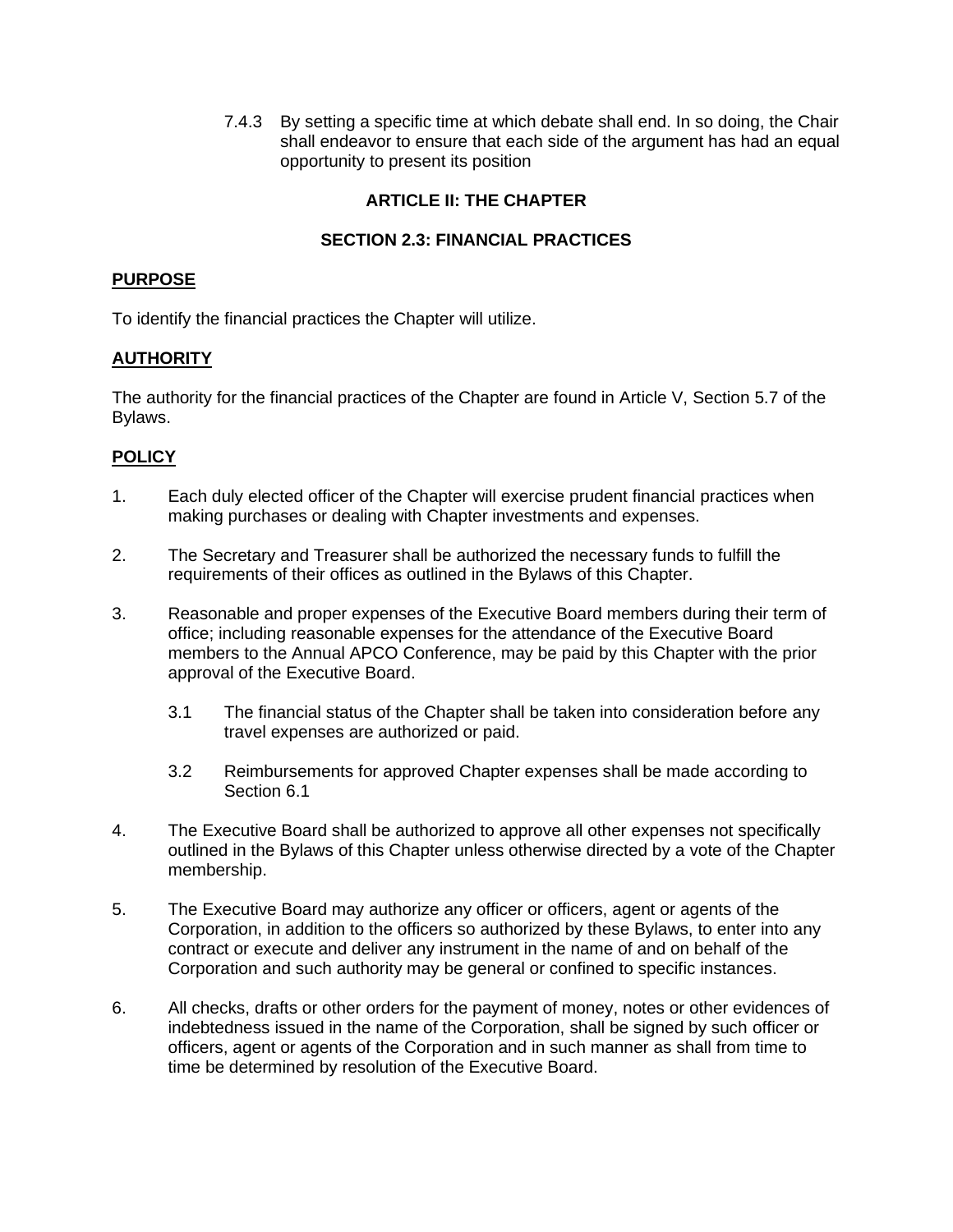- 6.1 In the absence of such determination by the Executive Board, such instruments shall be signed by the Treasurer and countersigned by the President or a Vice President of the Corporation.
- 7. All funds of the Corporation shall be deposited from time to time to the credit of the Corporation in such banks, trust companies or other depositories as the Executive Board may select.
- 8. The fiscal year of the Corporation shall begin on the first day of January and end on the last day of December in each year.
- 9. Asset Management
	- 9.1 Retention
		- 9.1.1 All rights, title and interest, both legal and equitable, in and to property of the Chapter, shall remain in the Chapter.
	- 9.2 Release
		- 9.2.1.1 Chapter property in the hands of others for the purposes of the Chapter shall be returned to the Chapter immediately upon demand.
	- 9.3 Dissolution
		- 9.3.1 The assets of this Corporation will, upon dissolution be distributed for one or more exempt purposes, or to the Federal Government, or to a State or Local Government for a public purpose, as selected by a two-thirds (2/3) majority vote of a Chapter business meeting.
		- 9.3.2 The Executive Board shall have full power and authority, upon an affirmative vote by two-thirds (2/3) of the Executive Board members, to dispose of Chapter property.
	- 9.4 Liability
		- 9.4.1 The Executive Board shall be responsible for having the Chapter adequately covered by liability and other necessary insurance which shall include but not be limited to fidelity coverage.
	- 9.5 Cost
		- 9.5.1 The Chapter shall bear the costs associated with the provisions of this Article.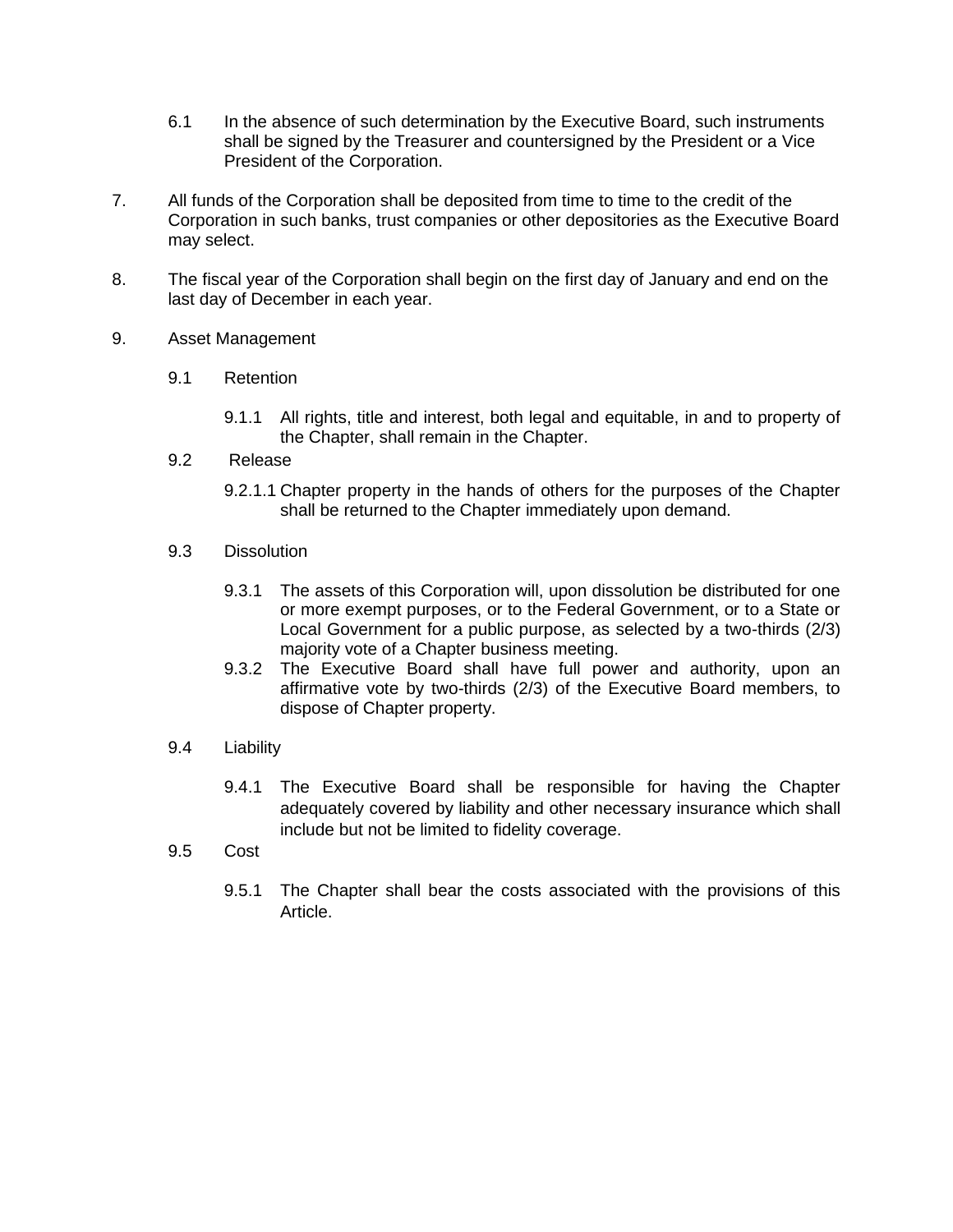#### **SECTION 3.1: APCO SENIOR MEMBER NOMINATION PROCEDURES**

#### **PURPOSE**

To establish the procedure for submitting nominations of Illinois APCO Chapter members for Senior Membership in the Association.

#### **AUTHORITY**

The criteria for selection and privileges accorded to members who have achieved the distinction of being designated a Senior Member are in Article IV, Section 4.3, of the Association Policy Manual.

- 1. The Senior Member designation is added to the member's current membership category title, which can change during the course of the member's career based upon one's current employment status (e.g., "Senior Active Member", "Senior Commercial Member", or simply "Senior Member" for those in the Member category of membership).
- 2. All chapters shall recognize a "Senior Member" designation.
- 3. This honor shall be processed in the following manner:
	- 3.1 The nomination shall be made by the Executive Board. The Executive Board shall make a recommendation for nomination to the Quorum. The nomination shall be approved based on the majority approval of the Quorum.
- 4. The nomination shall be forwarded to the Executive Director for submission to the Credentials Committee.
- 5. Senior Membership Grade may be granted by the Board of Officers, based upon the recommendation of the Credentials Committee and the Board's review of the Chapter's documentation.
	- 5.1 The Executive Committee of the Association Board shall cause a "congratulatory" letter" to be prepared and sent to the member.
	- 5.2 Headquarters staff shall forward a "Senior Member Certificate" and "Senior Member Pin" to the Chapter President who shall present the certificate and pin to the member at an appropriate time, place, and manner.
	- 5.3 Headquarters staff shall update the membership database such that the "membership card" shows the new designation.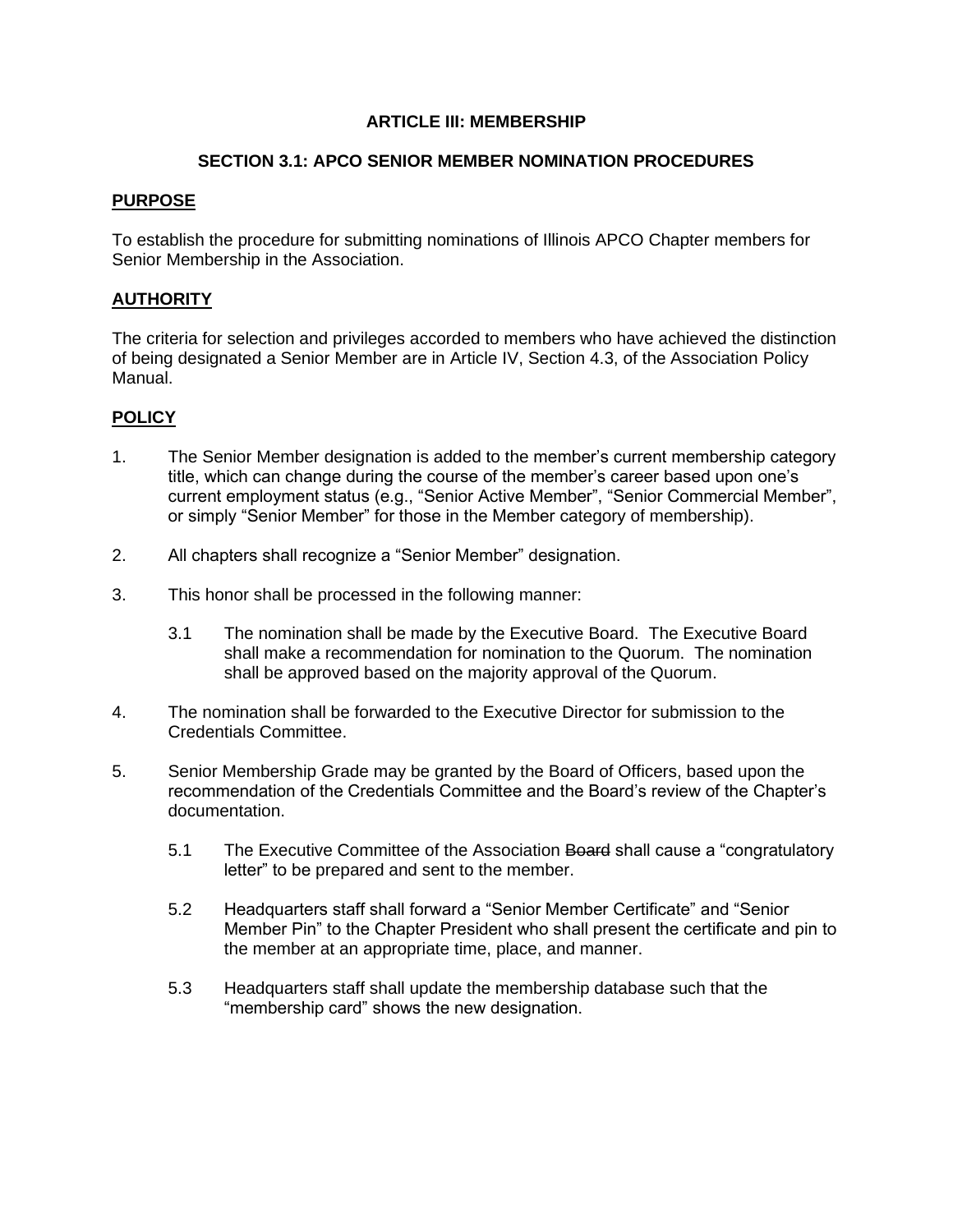## **SECTION 3.2: APCO LIFE MEMBER NOMINATION PROCEDURES**

#### **PURPOSE**

To establish the procedure for submitting nominations of Illinois APCO Chapter members for Life Membership in the Association.

## **AUTHORITY**

Criteria for selection and privileges accorded to members who have achieved the distinction of Life Member in the Association are in Article IV, Section 4.4, of the Association Policy Manual.

- 1. The Life Member designation is added to the member's current membership category title, which can change during the course of the member's career, based upon one's current employment status (e.g., "Active Life Member", "Commercial Life Member", or simply "Life Member" for those in the Member category of membership).
- 2. A "Life Member" designation shall be recognized by all chapters.
- 3. This honor shall be processed in the following manner:
	- 3.1 The nomination shall be made by the Executive Board.
	- 3.2 The Executive Board shall make a recommendation for nomination to the Quorum.
	- 3.3 The nomination shall be approved based on the majority approval of the Quorum
- 4. This nomination, accompanied by documentation of eligibility, shall be sent to the APCO Headquarters, for submission to the Credentials Committee, not later than February 1st of the calendar year of the Annual Conference at which the nomination is to be considered.
- 4. If approved by the Association Board of Directors, the Membership Quorum shall consider the nomination for designation as a Life Member during the First General Business Meeting held at the Annual Conference. Approval of the nomination shall require a majority affirmative vote.
- 5. This award shall be presented in accordance with the following.
	- 5.1 If ratified, the Board of Directors shall cause a "congratulatory letter" to be prepared and sent to the member not later than June 1 of the calendar year of the Annual Conference at which the nomination is to be considered. A copy of the letter shall be forwarded to the Chapter President for information purposes.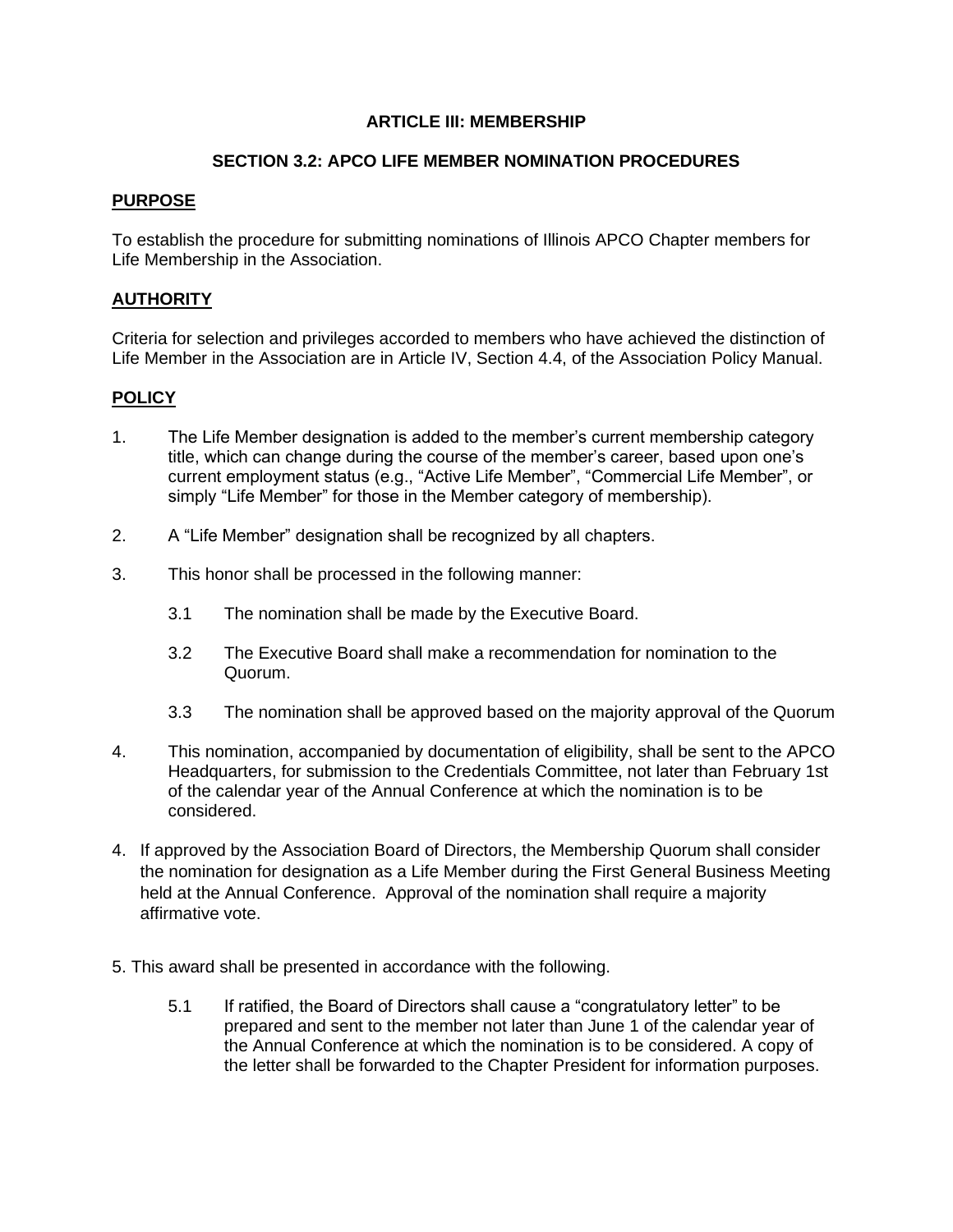- 5.1.1 The letter shall notify the member of their "nomination" for designation as a "Life Member" and that the nomination will be considered by the Membership Quorum at the upcoming Annual Conference.
- 5.1.2 The letter shall include an invitation for the member to attend the Annual Conference along with an explanation of the events that will occur. Specifically, the letter should notify the member that the Membership Quorum will consider his/her nomination during the First General Business Meeting held during the Annual Conference.
- 5.1.3 The letter shall also state that, subject to the Membership Quorum approving the nomination, the member and one guest who is a spouse, significant other or immediate family member will be invited to the Life Member Recognition Event and that the formal presentation of the award will be made at the Closing Event.
- 6. If not approved in any instance in this process, the Chapter shall be appropriately advised by the Executive Director.
- 7. Presentations of Life Membership
	- 7.1 This honor shall be commemorated with the presentation of a plaque and a Life Member pin at the Closing Banquet held in conjunction with the Annual Conference at which the Life Member designation was approved.

#### **SECTION 3.3: CHAPTER SENIOR MEMBER NOMINATION PROCEDURES**

#### **PURPOSE**

To recommend guidelines for Illinois APCO Chapter Senior Membership, a designation that can be awarded to individual chapter members based upon the member meeting an established set of guidelines

# **AUTHORITY**

The criteria for selection and privileges accorded members who achieve Senior Member are in the Membership Designation section of this Policy Manual as established by the Membership Quorum.

The eligibility requirements associated therewith are in this section of the Policy Manual and may be restricted in accordance with other section of this Policy Manual.

- 1. The Chapter Senior Member distinction is a designation that is added to the member's current membership category title.
	- 1.1 The designation of Chapter Senior Member is recognized only within the Illinois Chapter.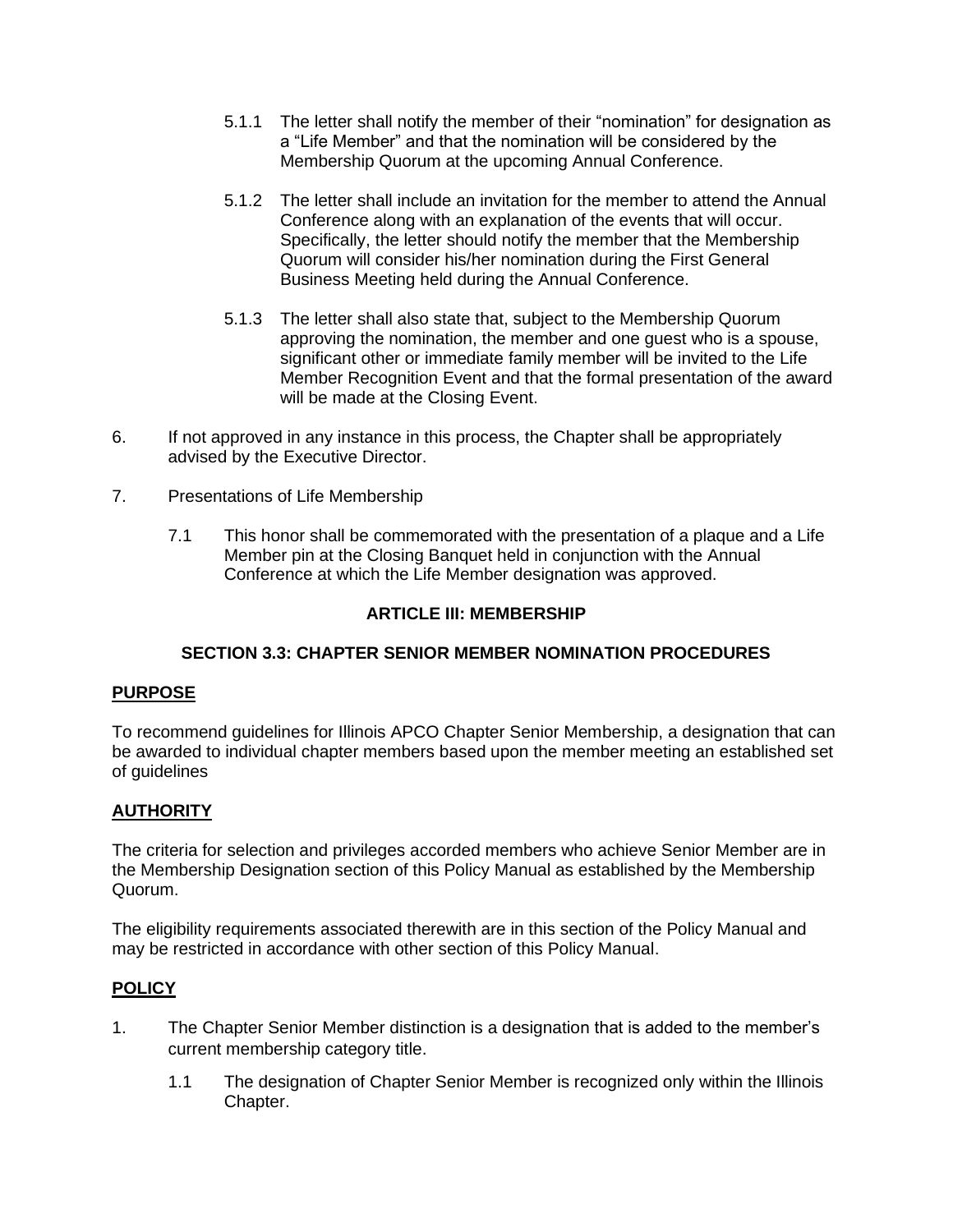- 1.2 Other than being bestowed with the title the membership privileges of a Chapter Life Member shall be determined by the category of membership for which the member would otherwise qualify.
- 1.3 The Chapter Life Member designation does not carry any added privileges at the Association level or within any other chapter(s) that the member happens to also belong.
- 2. This honor shall be processed in the following manner:
	- 2.1 The Executive Board shall make a recommendation for the appointment to the Quorum.
	- 2.2 The appointment shall be made based on the majority approval of the Quorum
- 3 Notification of this appointment shall be sent by the Chapter Secretary to the Membership Department at the Association office
- 4 Chapter Senior Member Eligibility Procedure:
	- 4.1 To be eligible for Chapter Senior Member, the nominee shall, as a minimum, have been a member of the Illinois Chapter of APCO for a minimum of ten (10) years and a current member. In addition, they shall as a minimum complete at least three (3) significant contributions to the Chapter and one (1) at the Association level from those listed below:
		- 4.1.1 Served a full term as President of the Chapter.
		- 4.1.2 Served a full term as a Chapter Executive Board Member.
		- 4.1.3 Actively served as a member of an association special committee or special task force (e.g. NPSPAC, PSWAC, Project 25, 31, 33, 34, 35, CALEA, etc.) Count Service on each committee as a separate contribution.
		- 4.1.4 Actively served as a member of one (1) or more association standing committees or taskforces.
		- 4.1.5 Served as Chair of a committee for a chapter, state, regional, or annual conference.
		- 4.1.6 Served three (3) or more years as a local area frequency advisor.
		- 4.1.7 Served two (2) or more years as the Chair of a chapter standing committee.
		- 4.1.8 Served as a presenter at a chapter, state, regional, or annual conference.
		- 4.1.9 Actively served on a chapter, state, regional, or annual conference.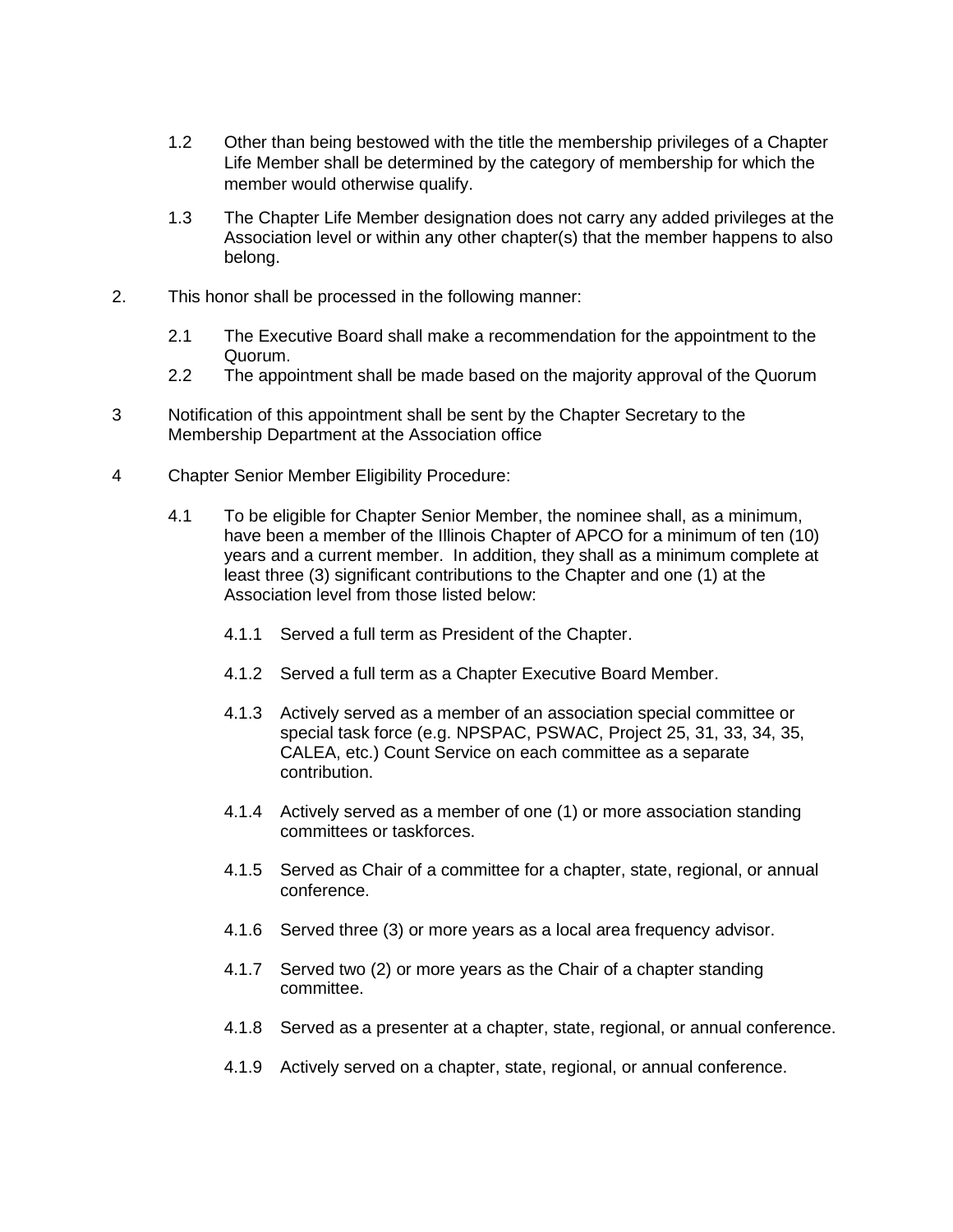#### **SECTION 3.4: CHAPTER LIFE MEMBER NOMINATION PROCEDURES**

## **PURPOSE**

To recommend guidelines for Illinois APCO Chapter Life Membership, a designation that can be awarded to individual chapter members based upon the member meeting an established set of guidelines.

# **AUTHORITY**

The criteria for selection and privileges accorded members who achieve Life Member are in the Membership Designation section of this Policy Manual as established by the Membership Quorum.

The eligibility requirements associated therewith are in this section of the Policy Manual and may be restricted in accordance with other section of this Policy Manual.

- 1. The Chapter Life Member distinction is a designation that is added to the member's current membership category title.
	- 1.1 The designation of Chapter Life Member is recognized only within the Illinois Chapter.
	- 1.2 Other than being bestowed with the title and having one's dues paid by the chapter, the membership privileges of a Chapter Life Member shall be determined by the category of membership for which the member would otherwise qualify.
	- 1.3 The Chapter Life Member designation does not carry any added privileges at the Association level or within any other chapter(s) that the member happens to also belong.
- 2. This honor shall be processed in the following manner:
	- 2.1 The Executive Board shall make a recommendation for the appointment to the Quorum.
	- 2.2 The appointment shall be made based on the majority approval of the Quorum.
- 3. Notification of this appointment shall be sent by the Chapter Secretary to the Membership Department at the Association office.
	- 3.1 Chapter Life Members shall not pay any Chapter or Association dues, the process by which is outlined in the Illinois APCO Policy Manual. The Secretary and Treasurer shall forward to the Membership Records Manager a listing of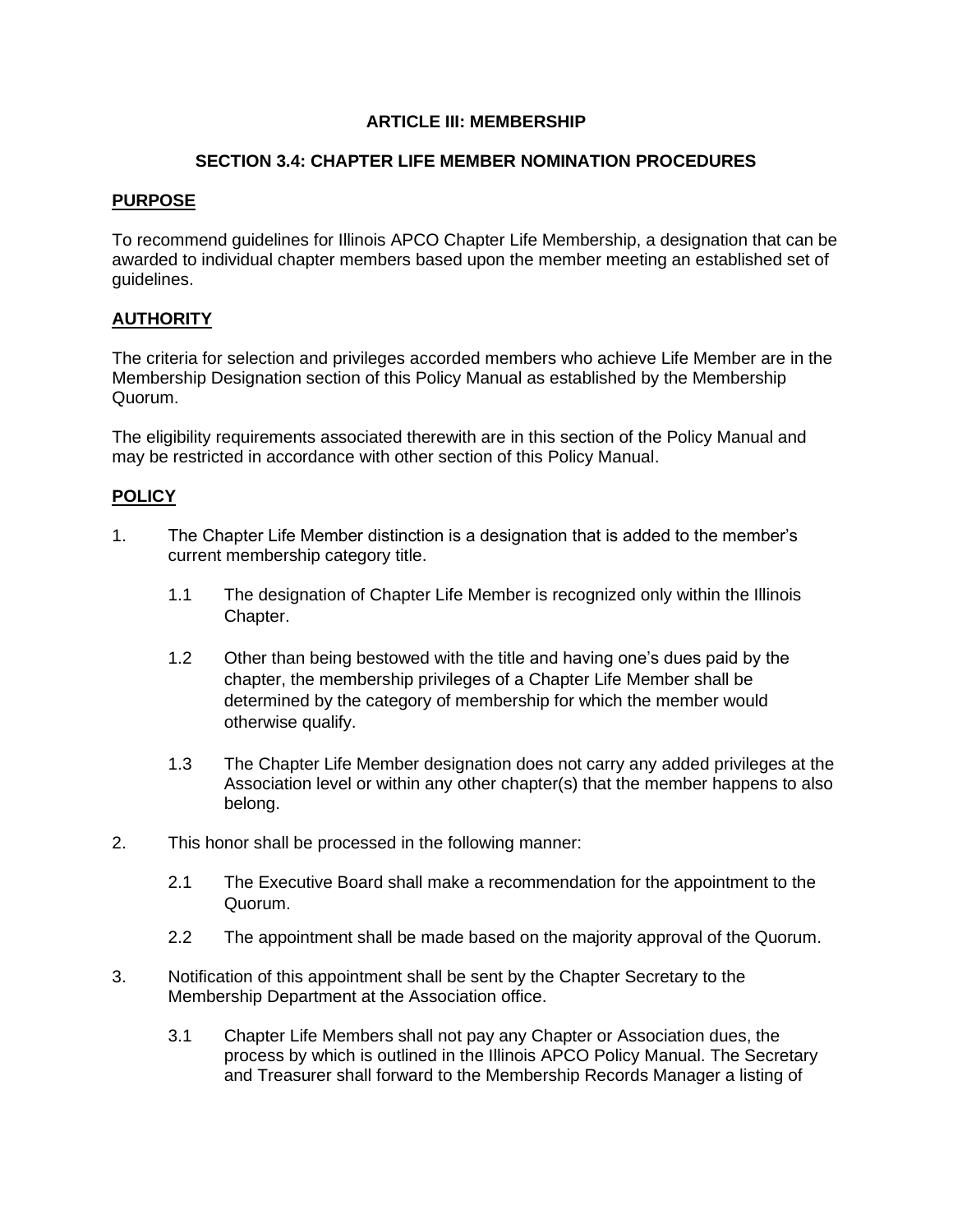such members along with a check for the Association dues so these members may maintain interest in the affairs of APCO-International, Inc.

- 3.2 This highest level of membership shall be awarded only to those persons currently holding another category of membership in the Chapter. The Life Member title shall be added to that of any other category of membership. This title and the member's regular other membership category title with all its privileges and benefits shall be enjoyed, and held exempt from dues, for the life or resignation of such member.
	- 3.2.1 This honor may be bestowed upon members who have, at the Chapter level, made a minimum of five (5) significant contributions toward the fulfillment of the purpose of the Chapter. Consideration will be given to the range of applicable accomplishments that demonstrate the candidate's breadth of contributions to the purpose of APCO.
	- 3.2.2 To be eligible for Chapter Life Member, the nominee shall have been a member of the Illinois Chapter for a minimum of ten (10) years and a current member. In addition, they shall, as a minimum, complete three (3) of the following requirements identified below:
		- 3.2.2.1 Served a full term as President of the Chapter.
		- 3.2.2.2 Served as a member of the Executive Board for four (4) years.
		- 3.2.2.3 Served as a local area frequency advisor for at least four (4) years.
		- 3.2.2.4 Served as the Chapter Commercial Advisor member for at least four (4) years.
		- 3.2.2.5 Served a full year as one of the committee chairs for the Chapter's annual conference.
		- 3.2.2.6 Served as a member of an association standing committee or taskforce for three (3) years.
		- 3.2.2.7 Served as the member of a committee for either a regional or international conference.
		- 3.2.2.8 Served as a chair of one or more chapter committee for five (5) years
		- 3.2.2.9 Actively served on a committee for the chapter's annual conference for three (3) years.
		- 3.2.2.10 Served a full term as an Executive Council Representative.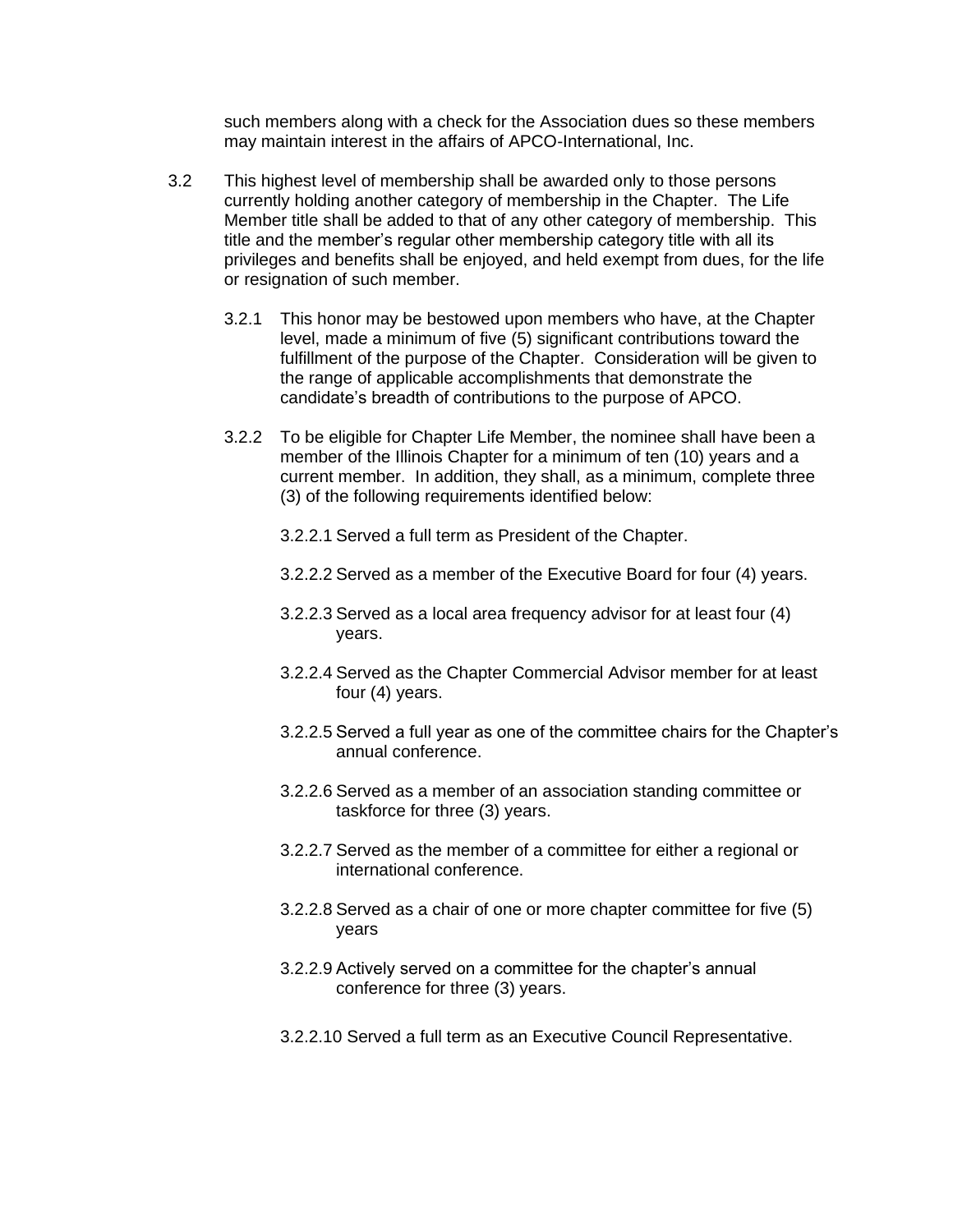#### **SECTION 3.5: CHAPTER HONORARY MEMBER NOMINATION PROCEDURES**

#### **PURPOSE**

To recommend guidelines for Illinois APCO Chapter Honorary Membership, a designation that can be awarded to individuals that may or may not hold membership in the Association.

# **AUTHORITY**

Establishment of a Chapter Honorary Membership is provided for in the Membership Designation section of this Policy Manual as established by the Membership Quorum.

The eligibility requirements associated therewith are in this section of the Policy Manual and may be restricted in accordance with other section of this Policy Manual.

- 1. Chapter Honorary Membership is a designation that can be awarded, at the prerogative of the Illinois Chapter, to individuals (current APCO members or non-members alike) based upon the individual meeting an established set of guidelines.
- 2. The Chapter Honorary Member distinction is a designation that does not carry any added privileges at the Association level or within any other chapter(s) that the member happens to also belong.
- 3. This honor shall be processed in the following manner:
	- 3.1 The Executive Board shall make a recommendation for the appointment to the Quorum.
	- 3.2 The appointment shall be made based on the majority approval of the Quorum
- 4. The term of this category shall be for a period of twelve (12) months and thereafter as the chapter may determine in accordance with the provisions of this section.
- 5. Notification of this appointment shall be sent by the Chapter Secretary to the Membership Department at the Association office
	- 5.1 The benefits of this category are increased fellowship due to recognition of contributions made especially in the event of this title being added to a current membership title.
	- 5.2 The following persons are eligible for this category.
		- 5.2.1 Those who have made significant contributions to the objectives of the Illinois Chapter.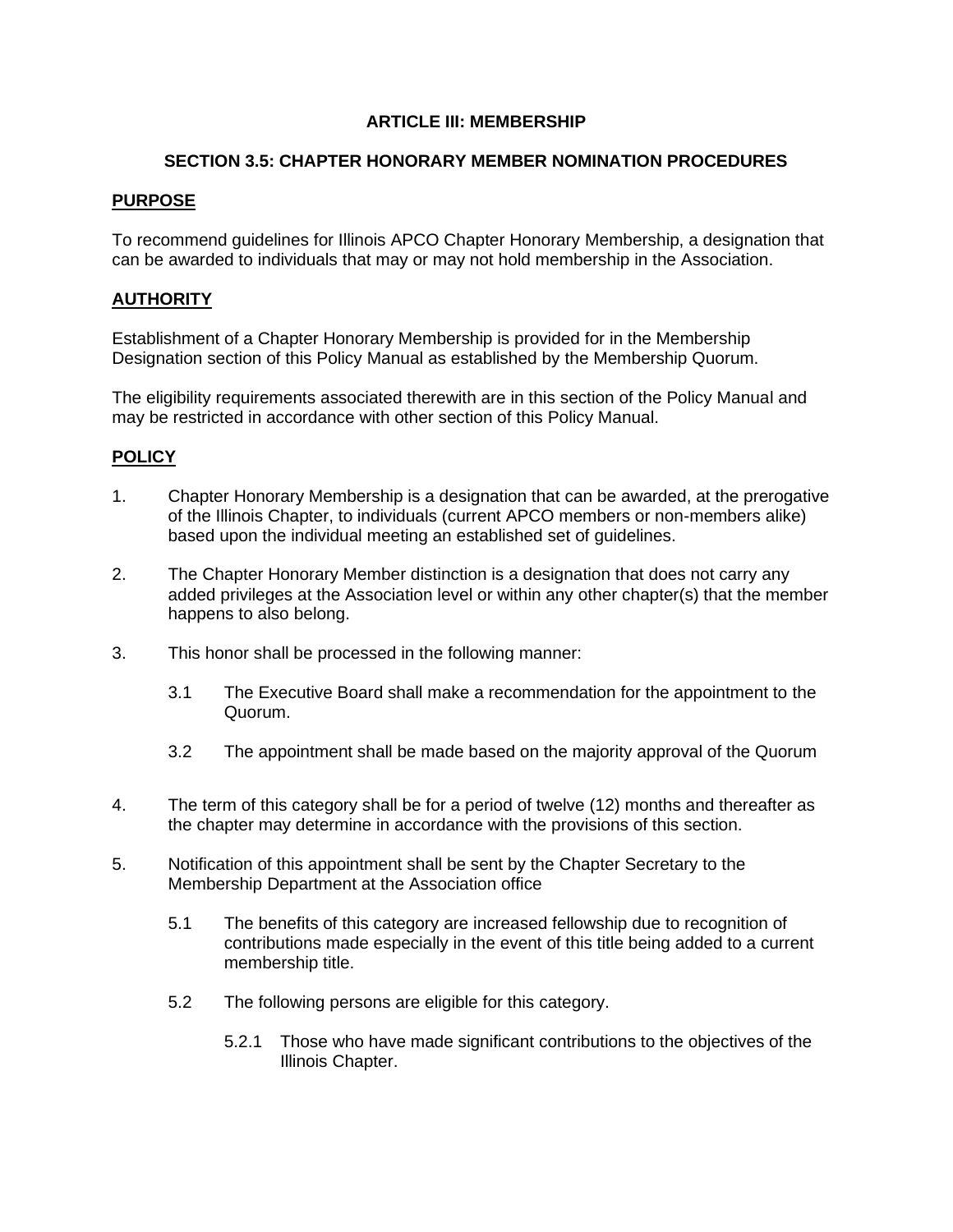5.2.2 Retired members who have held membership in any category for more than twenty (20) years.

## **ARTICLE IV: EXECUTIVE BOARD**

#### **SECTION 4.1: MEETINGS**

#### **PURPOSE**

To establish the requirements for official meetings of the Executive Board.

#### **AUTHORITY**

The Executive Board shall meet and conduct the business of the Chapter at such times and places as the President or a majority of the Executive Board shall specify as authorized by Article V, Section 5.7 of the Chapter's Bylaws.

#### **POLICY**

- 1. The Executive Board shall, at a minimum, meet in person four (4) times per year.
	- 1.1 The Executive Board may meet at such other times and places as necessary to conduct the business of the Chapter.
		- 1.1.1 Meetings may be conducted via teleconference and /or other electronic means.
- 2. Members of the Chapter may attend meetings of the Executive Board as observers.
	- 2.1 Chapter members attending as observers shall not be permitted to be present during meetings designated as an executive session.
	- 2.2 Neither the Chapter nor the Executive Board shall be obligated to provide prior notice or documentation of agendas, etc. to members attending meetings of the Executive Board solely as observers.

#### **ARTICLE IV: EXECUTIVE BOARD**

#### **SECTION 4.2: MINUTES**

#### **PURPOSE**

To establish a procedure for recording and retaining official minutes of meetings of the Illinois APCO Executive Board

#### **AUTHORITY**

The meetings of the Executive Board are required by Article VII, Section 7.6 of the Chapter's Bylaws.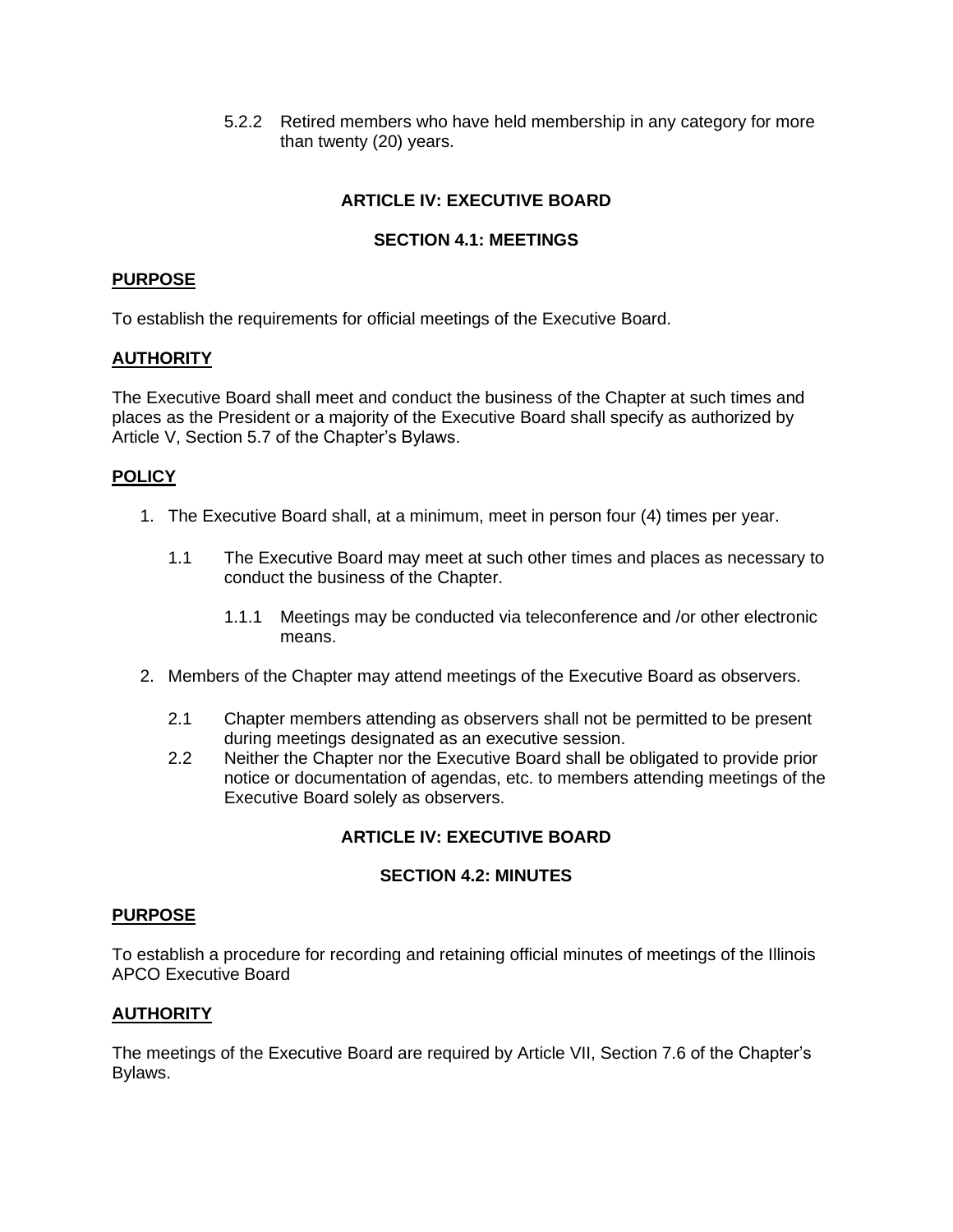#### **POLICY**

- 1. Minutes of all official meetings of the Executive Board shall be recorded.
- 2. The official minutes of the meetings of the Executive Board will provide a permanent, written record of actions taken, decisions made, and a listing of items discussed.
- 3. The Secretary shall serve as clerk of record who will record the minutes of all meetings of the Executive Board.
- 4. Minutes of all official meetings of the Executive Board shall be reviewed and approved by the Board.
	- 4.1 At the conclusion of each meeting, within the time specified by the Board, copies of the minutes taken shall be forwarded to each member of the Executive Board.
	- 4.2 The Executive Board shall approve the minutes, as corrected, at their next meeting or at the first meeting at which the corrected minutes are available.

#### **ARTICLE IV: EXECUTIVE BOARD**

#### **SECTION 4.3: NOMINATION PROCEDURES**

#### **PURPOSE**

To establish a procedure for nominating Chapter members for election to the Illinois APCO Executive Board

#### **AUTHORITY**

Nominations of candidates for the Executive Board are authorized by Article VI of the Chapter's Bylaws.

- 1. The Nominations Committee shall evaluate the qualifications of each candidate and shall certify compliance with these requirements to the Quorum.
- 2. The Nominating Committee chairperson shall announce the positions for which candidates are being sought no later than the September membership meeting.
- 3. Application Forms shall be available on the website at the time the announcement is made.
- 4. Positions of Leadership. APCO International required positions of Chapter President, Chapter Secretary and Executive Council representative may only be held by votingeligible Members, subject to the individual satisfying all other eligibility criteria for the position being sought, except that individuals selected to a post that is intended to solely represent Chapter members in a non-voting category must themselves be members in the same non-voting category. Additional positions may be established at Chapter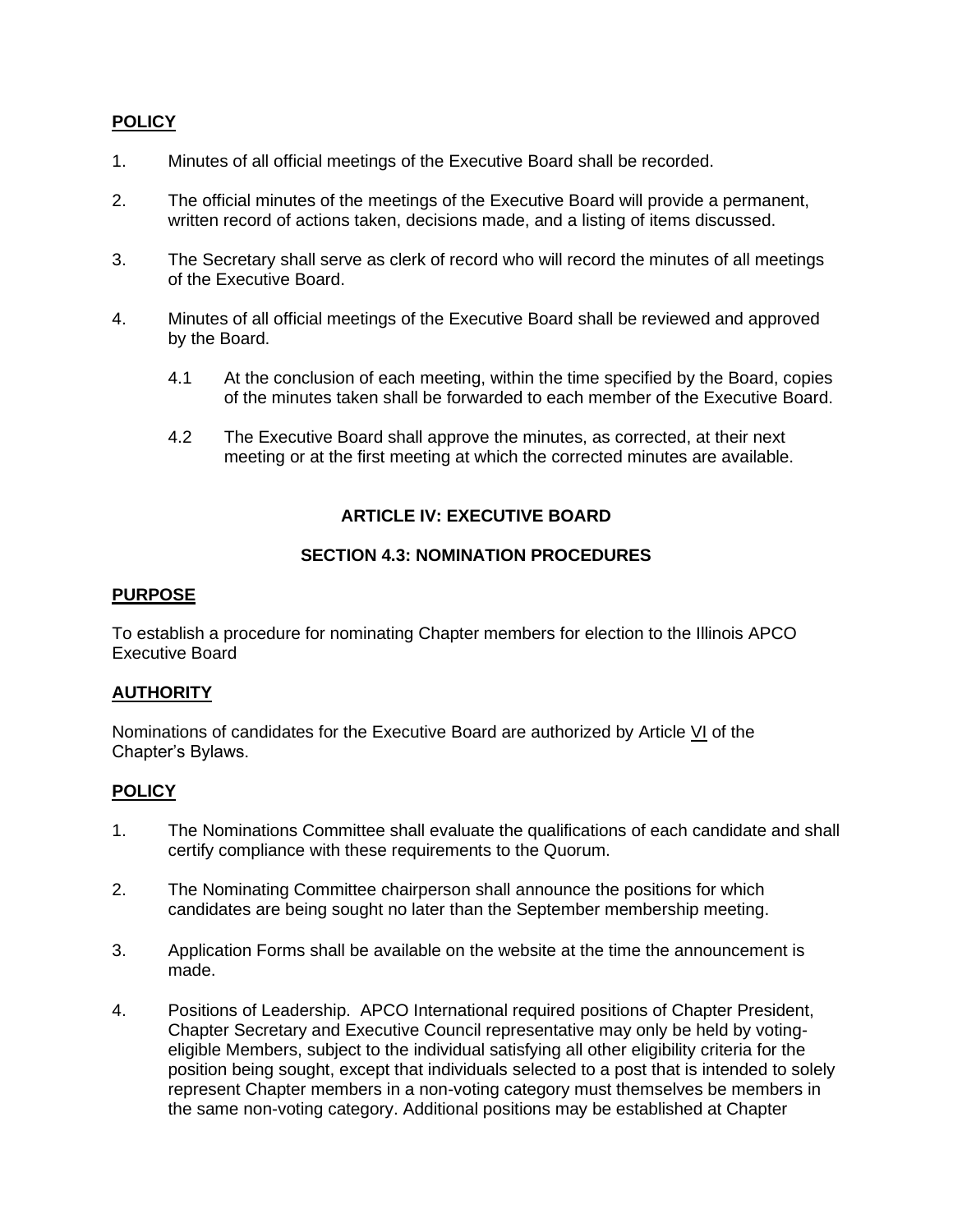discretion. Positions include but are not limited to, Vice-President, President-Elect, Chapter Commercial Advisory Member, or Treasurer.

- 5. Revocation. If, at any time, a member shall violate any of the terms of Membership, the Association may revoke the individual's membership pursuant to the policies and procedures of the Association.
- 6. The election of members to the following positions shall be held during the last month of the calendar year, in which the term of office expires. Nothing in this Policy Manual shall be construed in such a manner as to prevent any member from succeeding themselves.
	- 6.1 President, First Vice President, Second Vice President, Secretary, Treasurer, four (4) Executive Board members, and Chapter Representative to the Association's Executive Council.
	- 6.2 All elective positions in this Chapter shall be elected from nominations by the Nominations Committee in accordance with Bylaws and the Illinois APCO Policy Manual, or in the absence of candidates from the Nomination Committee, the President shall appoint at the advice and consent of the Executive Board.
		- 6.2.1 When the nomination process produces two or more candidates for an elective position, then that position shall be elected by a balloting process, in accordance with the Illinois APCO Policy Manual.
		- 6.2.2 When the nomination process produces only one candidate for an elective position, then the Nominations Committee Chair shall take a voice vote at the close of the nomination process to elect that individual to the position to which they were nominated.
			- 6.2.2.1 Candidates elected by voice vote shall take office according to Section 6.4.4 of this Article.
		- 6.2.3 No more than one person from the same employer shall serve as a voting member on the Executive Board at any time.
			- 6.2.3.1 The one-person limitation applies to employed individuals or those retired within the past 12-months from the same employer and not currently employed by another public safety agency.
			- 6.2.3.2 If an election process causes more than one person from the same employer to be eligible to serve as a voting member on the Executive Board during any given time frame, the results shall be determined in the following order:
			- 6.2.3.3 In the absence of candidates under this section the limitations of paragraph 6.4.3 may be waived.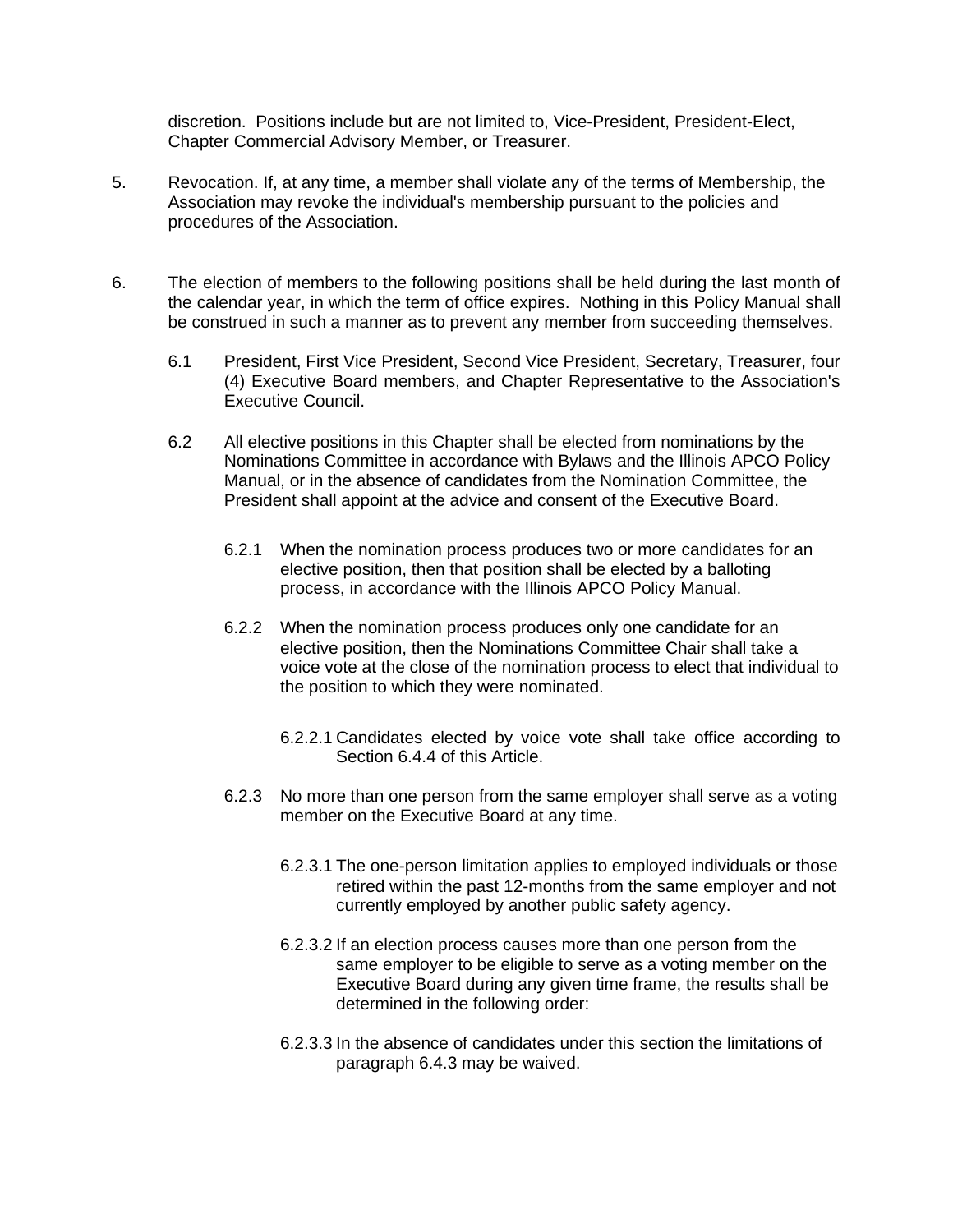- 6.2.3.4 The current office holder(s), from the same employer shall retain their office(s).
- 6.2.3.5 The candidate running with opposition that receives the highest vote number total shall serve in the position they ran for.
- 6.2.3.6 When multiple candidates running for different positions win and have received identical vote totals, the following hierarchical selection process shall be utilized.
	- 6.2.3.6.1 President / First Vice President / Second Vice President / International Executive Council Member / Secretary / Treasurer / Executive Board Members

6.2.3.6.2 In the case of a tie for the same position, the candidate who shall serve in the position will be determined through a method of random chance selection as determined by the sitting Executive Board.

- 6.2.4 Elected candidates shall assume positions at the conclusion of the business meeting held during the last month of the calendar year, in which the term of office expires.
- 6.3 Should there be no candidate for any position, they shall be filled in the manner provided for in Article V, Section 5.6 of the Bylaws.
	- 6.3.1 In the event of a vacancy of the International Executive Council representative; the President shall appoint someone that meets the eligibility requirement or may fill the position himself/herself for the remainder of the term.

#### **MEMBERSHIP MEETINGS AND QUORUM**

#### **Section 4.4 Membership Meetings**

#### **PURPOSE**

To establish a procedure for membership meetings.

#### **AUTHORITY**

The meetings of the Executive Board are required by Article VII, Section 7.6 of the Chapter's Bylaws.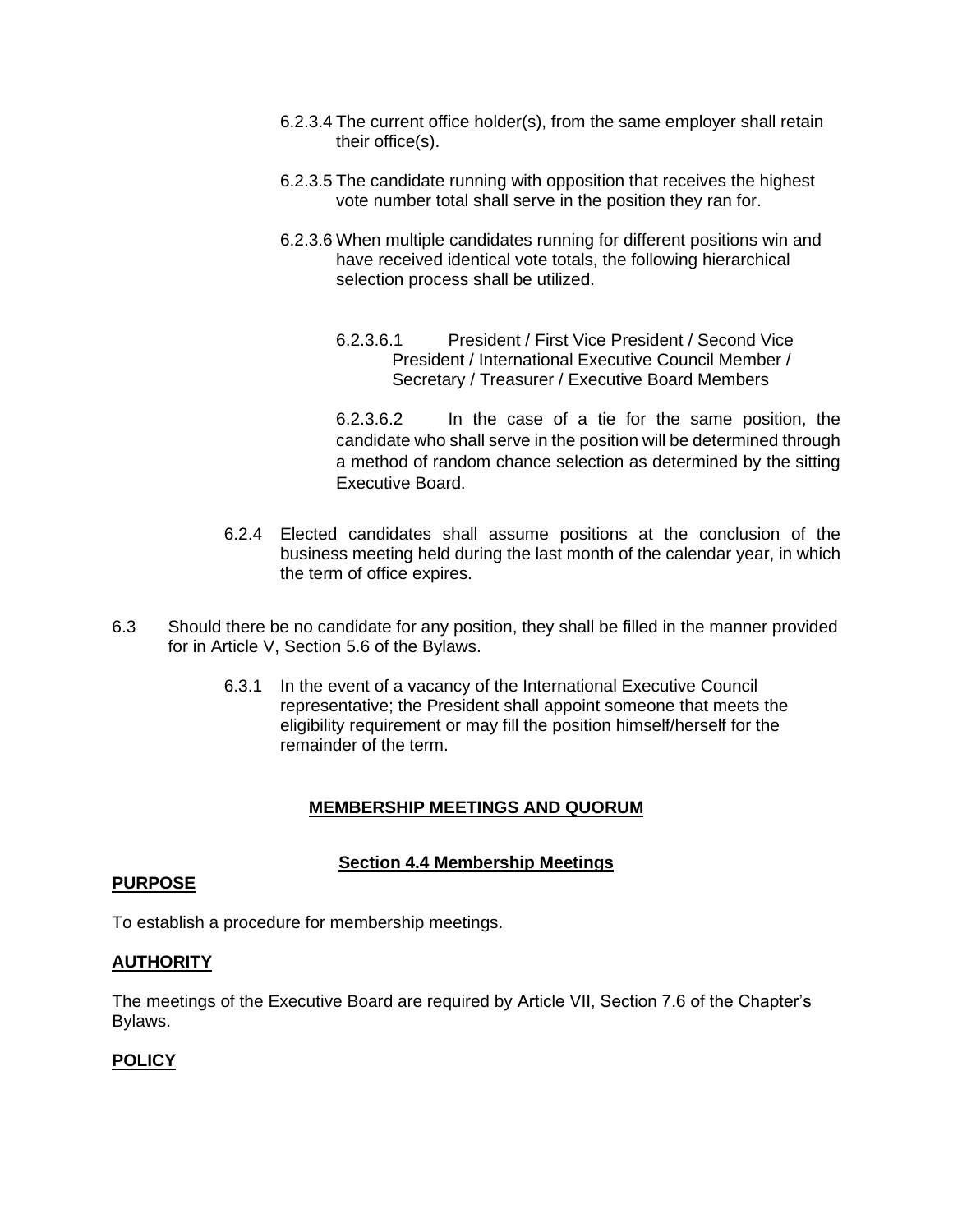- 1. The Chapter shall meet a minimum of four (4) times per calendar year, one of which may be held at the APCO International Conference.
- 2. The Chapter meeting schedule shall be established each year by the Executive Board.
- 3. Special meetings of the Chapter shall be called by the President, or three (3) Executive Board members, or upon written application of ten (10) Full Member category members.
	- 3.1 Notice of such meeting, and statement of the reason for such meeting, shall be sent to the Secretary.
- 4. Membership Quorum
	- 4.1 Total of three Executive Board members and an additional five other voting eligible category members represented in person shall constitute a Quorum at any meeting.
	- 4.2 A simple majority of voting eligible category members present and voting at a business meeting shall decide all issues except an Amendment to the Bylaws, in which case two-thirds (2/3) majority vote shall be required and the provisions of Article X of the Bylaws shall apply.
	- 4.3 All authority derives from the voting membership of the Chapter.
	- 4.4 The voting membership of the Chapter is represented by the Quorum as formed at the Business Meetings. As such, the Quorum wields the full power of the Chapter.
	- 4.5 The Quorum shall have sole authority to amend the chapter Bylaws. This authority may not be delegated to the Board of Officers, Executive Board or any other entity.
	- 4.6 The Quorum shall have the sole authority to remove one of the Chapter officers from office once they have been impeached.
- 5 Voting rights
	- 5.1 All persons in a voting-eligible category of Membership are entitled to one vote on each matter submitted to a vote under the Chapter Membership Quorum.
	- 5.2 The right to vote within the Illinois Chapter at meetings of the Quorum is a privilege of the Full Member category members and of those members of the Chapter granted designation as "Life Member" by the Association.
	- 5.3 During Executive Board meetings voting shall be limited to Board of Officers, Immediate Past President, Commercial Advisory member, and the four additional Executive Board members.
		- 5.3.1 The President shall only vote in the case of a tie.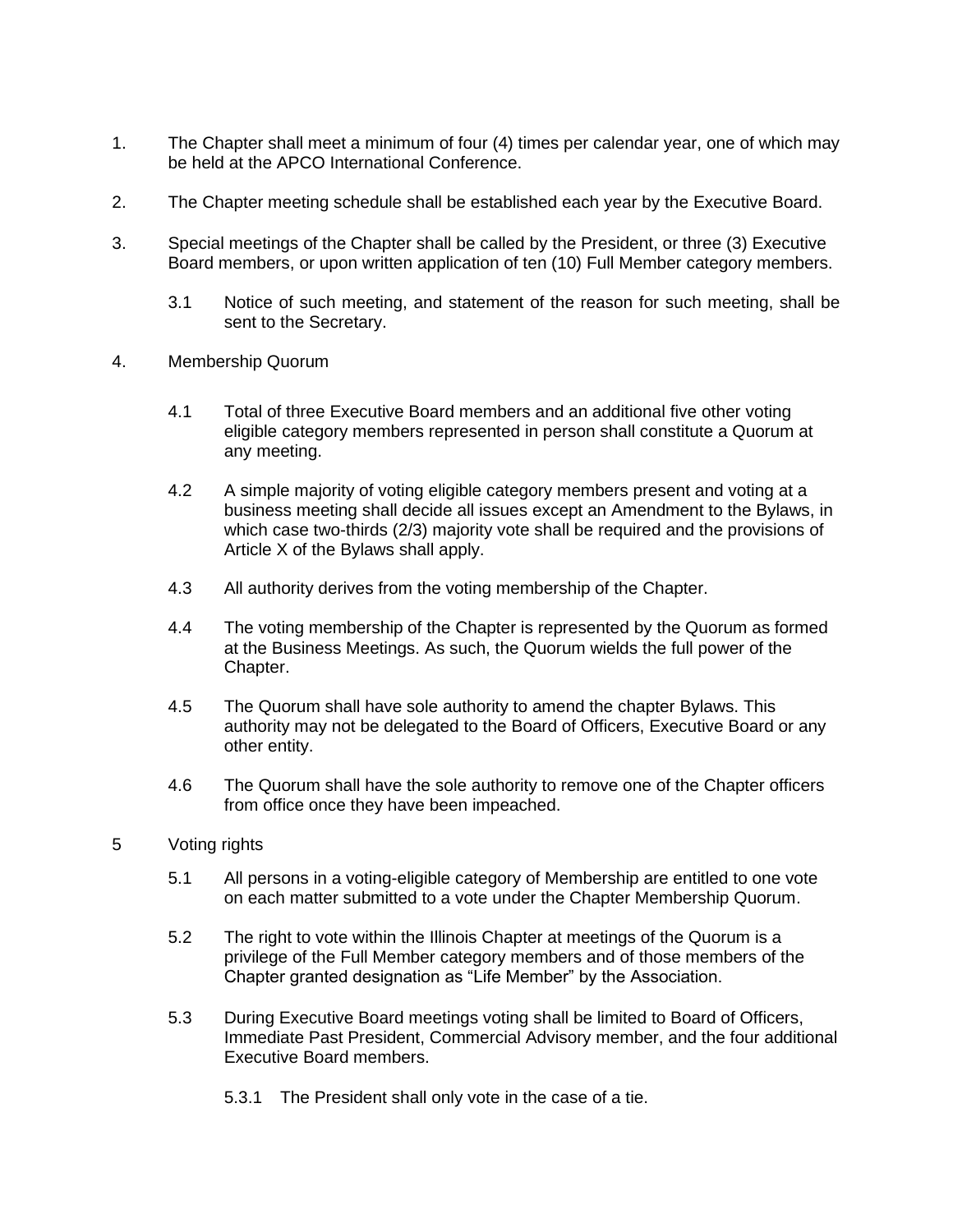- 5.3.2 The Frequency Advisors shall not have any voting privileges during Executive Board meetings.
- 5.3.3 Other classes of membership may exercise voting privileges only in those specific standing or special committees on which they are permitted and appointed to serve.
- 5.4 Positions of Leadership
	- 5.4.1 APCO International required positions of Chapter President, Chapter Secretary and Executive Council representative may only be held by voting-eligible Members, subject to the individual satisfying all other eligibility criteria for the position being sought, except that individuals selected to a post that is intended to solely represent Chapter members in a non-voting category must themselves be members in the same nonvoting category. Additional positions may be established at Chapter discretion. Positions include but are not limited to, Vice-President, President-Elect, Chapter Commercial Advisory Member, or Treasurer.
	- 5.4.2 Revocation. If, at any time, a member shall violate any of the terms of Membership, the Association may revoke the individual's membership pursuant to the policies and procedures of the Association.

#### **ARTICLE V: COMMITTEES, APPOINTMENTS, AND TASK FORCES**

#### **SECTION 5.1: COMMITTEE, APPOINTMENTS, AND TASK FORCES**

#### **PURPOSE**

To provide guidelines for establishing Illinois APCO committees and task forces.

#### **AUTHORITY**

Standing Committee are authorized by Article V, Section 5.7 of the Bylaws.

- 1. The following is a list of the Standing Committees for the Illinois APCO Chapter.
- 2. The Committees shall consist of five (5) or more members which shall include an Executive Board Member. It is preferred that a full member category member of each committee shall be named chair.
- 3. The duties of all committees shall be defined by the President where otherwise not stated.
- 4. The President shall appoint committees as the need arises.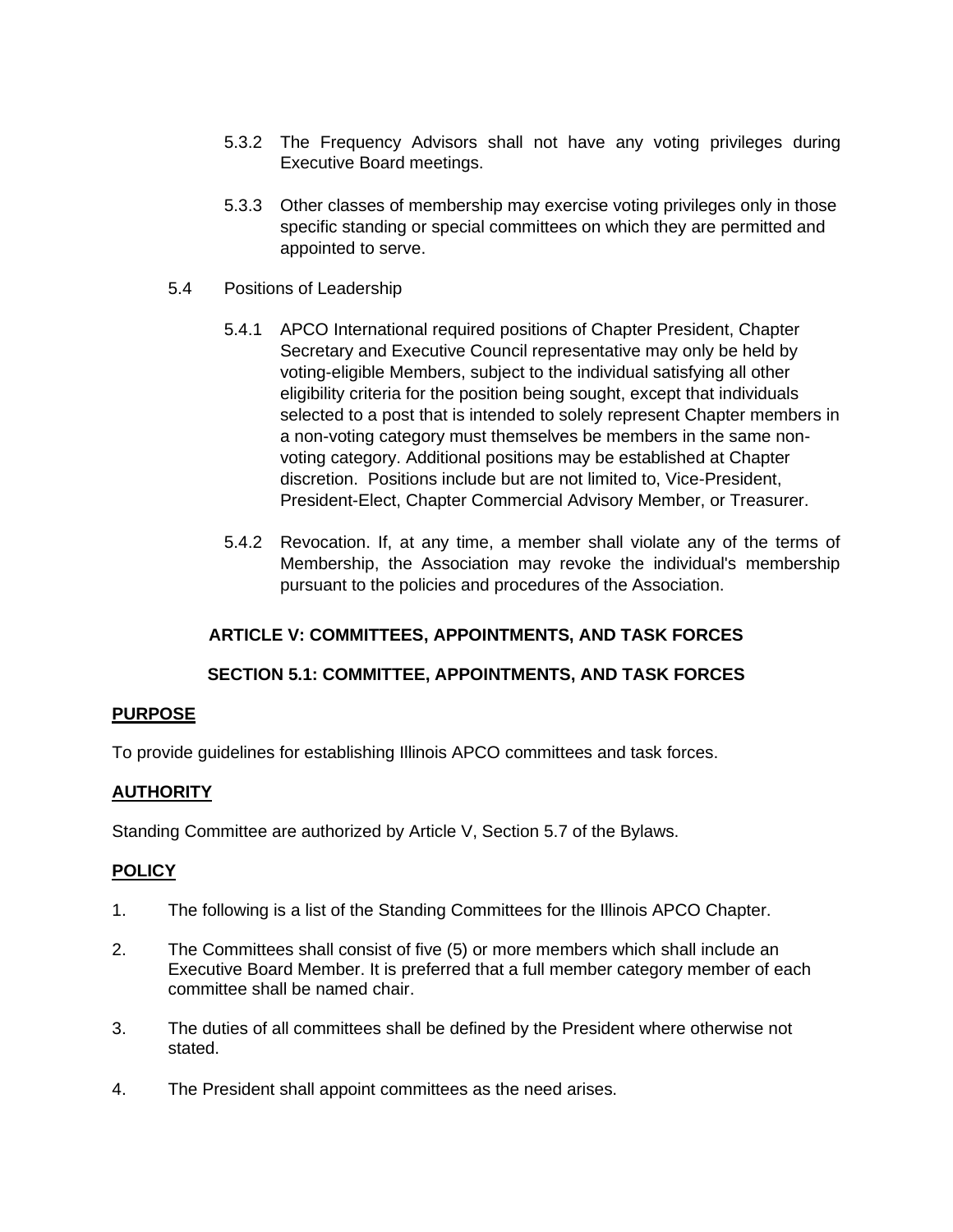- 4.1 These special committees shall continue to serve and operate as such until the tasks for which they have been appointed have been completed to the satisfaction of the President, or until changes are made by the President for the good and welfare of the Chapter.
- 4.2 The President with consent shall make recommendations for appointments to state boards as needed.
- 5. The standing committees are Bylaws, Nominations, Historical, Legislative, Awards and Scholarships, Public Service Awareness and Education, Chapter Conference, Training and Certification, and Emerging Technology.
	- 5.1 The Bylaws Committee
		- 5.1.1 This Committee shall assist in matters of amending the Bylaws of this Chapter and the Association. It shall also prepare other types of resolutions.
		- 5.1.2 The Bylaws of this Chapter may be amended by presenting, in writing, to the President before any business meeting.
		- 5.1.3 The President shall have the Secretary electronically post a copy of the proposed change to the Chapter website and send a notification to the Chapter membership advising of the posting no less than thirty (30) days prior to the meeting at which the amending vote shall take place.
		- 5.1.4 A Chapter business meeting Quorum may amend and revise the language of a proposed change to Bylaws to amend by majority vote on each such proposed revision.
		- 5.1.5 All amendments passed and adopted by this Chapter in accordance with the Bylaws shall be in full force and effect upon the adjournment of the meeting wherein considered and adopted, provided an exception to this is not otherwise contained in the language of the amendment itself.
	- 5.2 The Nominations Committee
		- 5.2.1 This Committee shall be chaired by the immediate Past President and, at a minimum, shall include the Secretary and one voting eligible member at large.
		- 5.2.2 This committee shall actively study the Chapter membership, observing individuals in an effort to evaluate interest in, and willingness to work at, promoting the goals of APCO, both at the Chapter and the Association levels.
		- 5.2.3 This committee shall select a minimum of one candidate for each position to be elected. This committee shall present its recommendations to the membership prior to the annual election.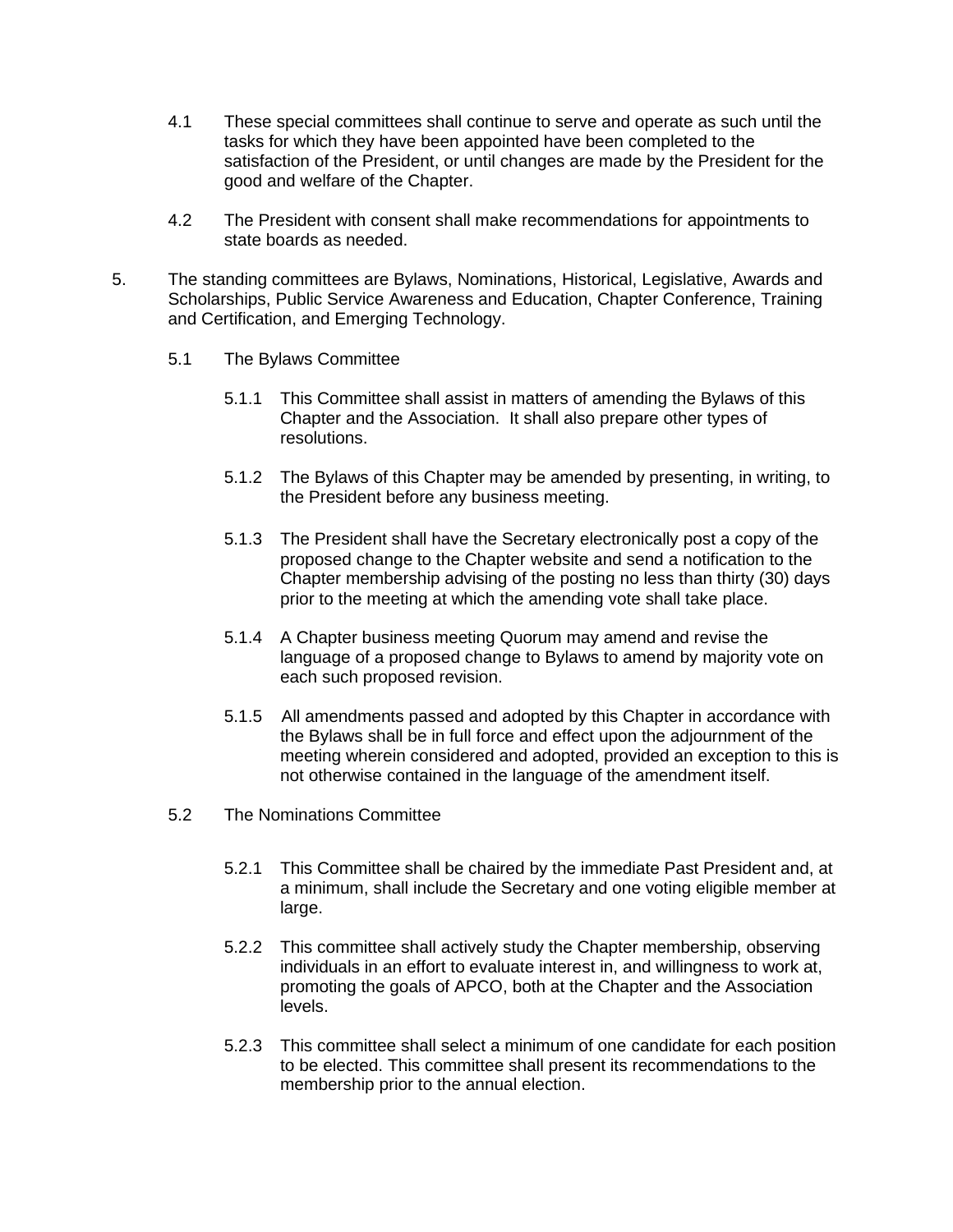- 5.3 The Historical Committee
	- 5.3.1 The appointed chairman of this committee shall be the Chapter's liaison to the Association's Historical Committee.
	- 5.3.2 This Committee shall actively research, compile, and maintain a file on the records and history of this Chapter and the Association
	- 5.3.3 This Committee shall administer the maintenance of the Chapter's historical collection at the Bradley University Library in conjunction with APCO International.
- 5.4 Legislative Committee
	- 5.4.1 This Committee shall inform the membership in all aspects of State and Federal legislation that have an effect on the Illinois APCO Chapter and public safety agencies.
	- 5.4.2 This Committee will recommend new legislation that will benefit the Illinois APCO Chapter and the public safety community.
	- 5.4.3 This Committee will function as a joint committee with Illinois NENA, with equal representation and funding provided by each Chapter.
- 5.5 Awards and Scholarship Committee
	- 5.5.1 This Committee shall administer Chapter scholarships and awards as determined by the Chapter Executive Board.
	- 5.5.2 Otto Rhoades Scholarship
		- 5.5.2.1 Illinois APCO sponsors an annual scholarship for the purpose of supporting the educational efforts of its members and their families. The scholarship is named in honor of Past International and Illinois Chapter President and APCO Life Member Otto Rhodes.

The Otto Rhoades Scholarship is open to all current chapter members and qualifying family members. Scholarship money can be used for tuition, books, or lab fees.

- 5.5.3 Cortina RPL Scholarship
	- 5.5.3.1 The APCO Institute Leadership Certificate Program is a comprehensive 12- month online program leading to the professional designation of Registered Public-Safety Leader (RPL). RPL recipients receive a certificate of acceptance into the APCO Institute Registry of Public-Safety Leaders, a formal and prestigious acknowledgment of excellence within our industry. To be eligible to apply, you must be: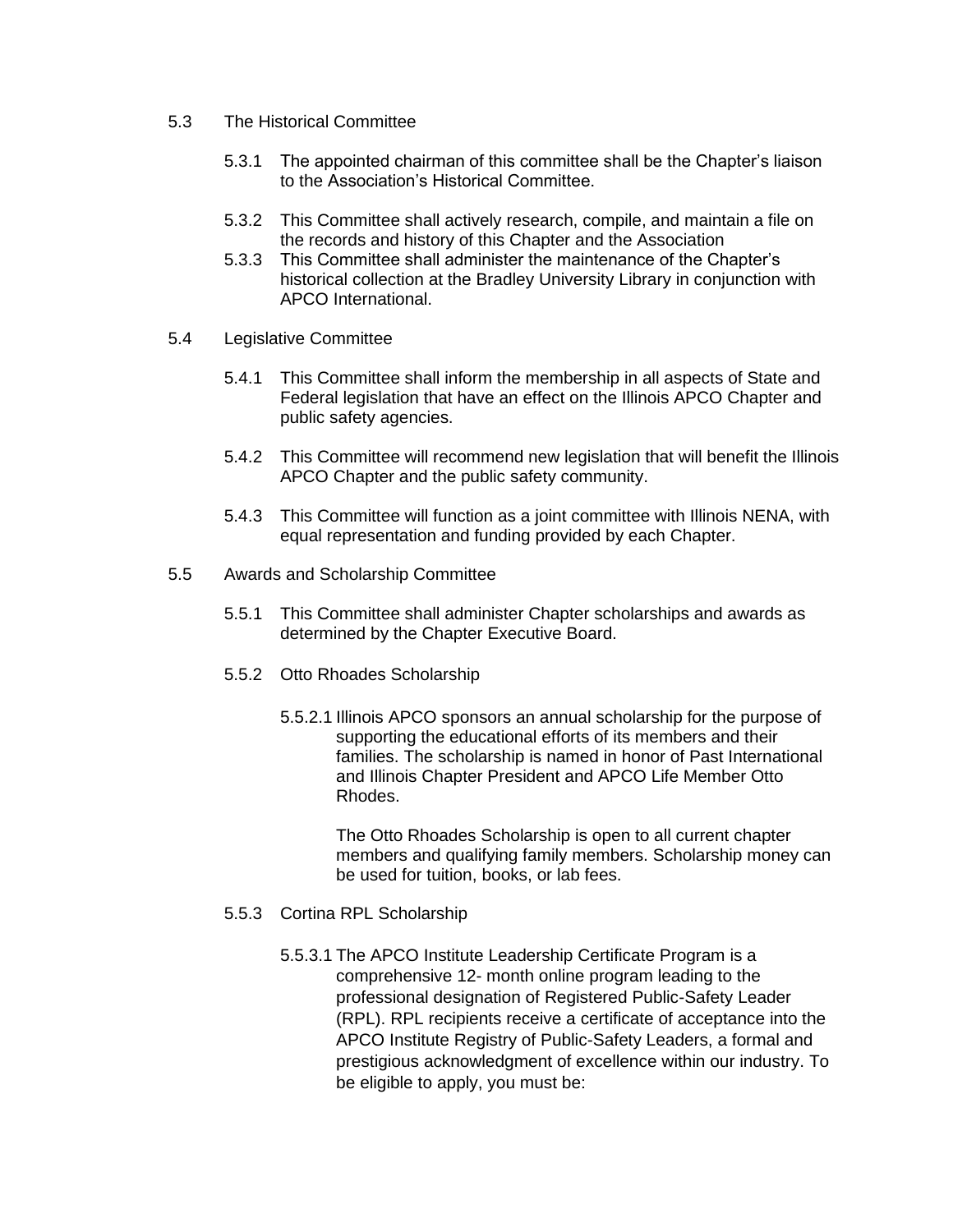- 5.5.3.1.1 An APCO International member (Illinois Chapter) in good standing with a demonstrated record of service to our Association and our industry.
- 5.5.3.1.2 Must maintain APCO membership during the RPL Program and one year immediately after.
- 5.5.3.1.3 Full-time employment with an Illinois 9-1-1 PSAP
- 5.5.3.1.4 Willing and able to commit to completing and critiquing the program requirements
- 5.5.3.1.5 Dedicated to accepting the challenge of ongoing leadership and service for the betterment of public safety communications
- 5.5.4 Chapter Annual Awards
	- 5.5.4.1 The awards recognize individuals who perform in an outstanding manner throughout the year. Illinois APCO will present awards in the following categories:
		- 5.5.4.1.1 Communications Director / Manager of the Year
		- 5.5.4.1.2 Line Supervisor of the Year
		- 5.5.4.1.3 Technician of the Year
		- 5.5.4.1.4 Telecommunicator of the Year
		- 5.5.4.1.5 Trainer of the Year
		- 5.5.4.1.6 Other Awards & Scholarships as designated by the Chapter Executive Board
	- 5.5.4.2 The winners will be the nominees who best meet the following requirements:
		- 5.5.4.2.1 Personal and professional conduct must be indicative of unimpeachable moral character, emotional stability, integrity and dependability. Describe how this nominee's conduct meets these requirements.
		- 5.5.4.2.2 Displays personal habits and personality that merits and receives the respect and esteem of co-workers, supervisors, peers and others. Describe how the nominee's personal habits and personality meet these requirements.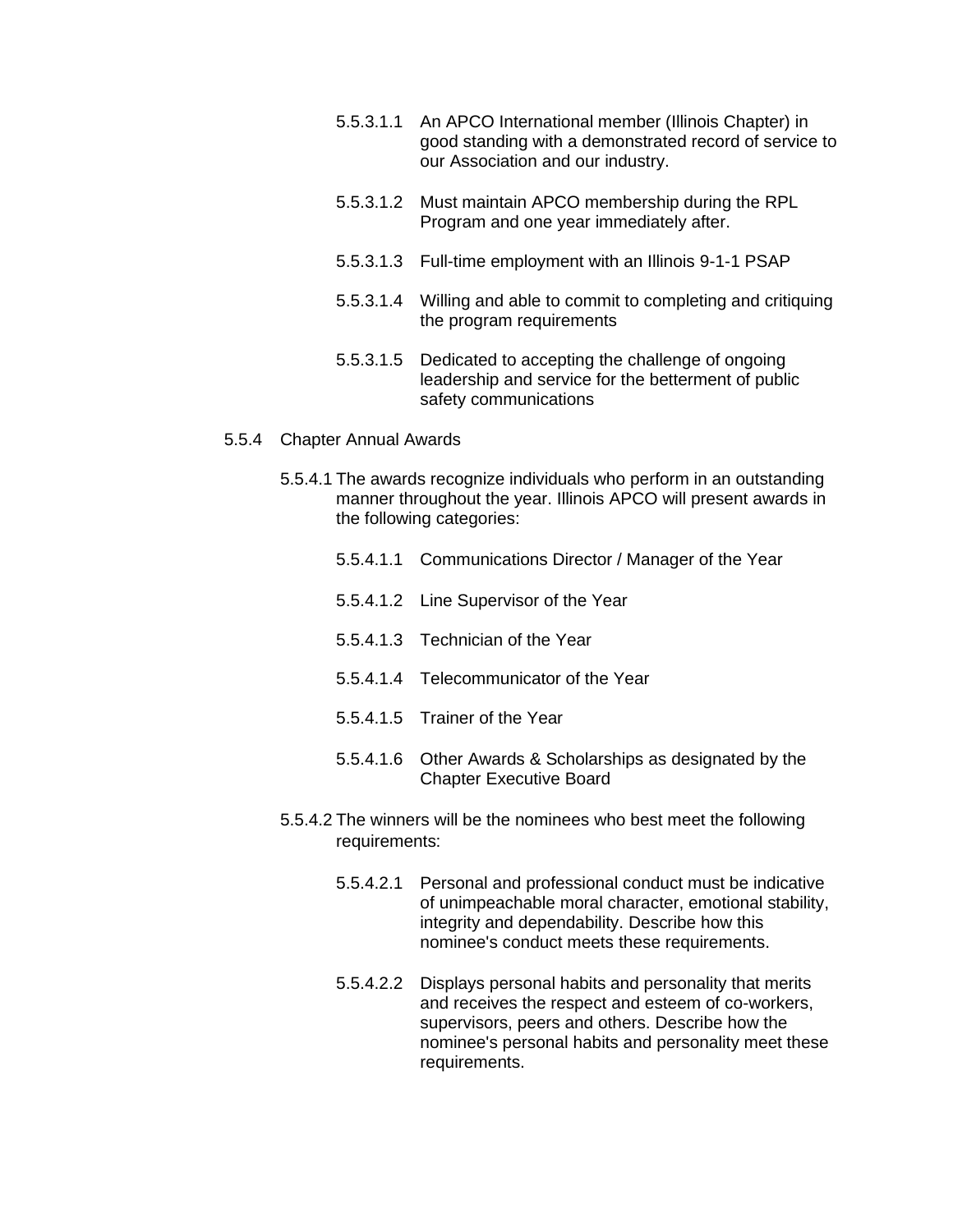- 5.5.4.2.3 Exhibits outstanding performance in controlling any situation, i.e. emergency incidents, personnel, emergency repairs, etc. Describe how this nominee's performance meets these requirements.
- 5.5.4.2.4 Exceptional courage, foresight, alertness or skill in the performance of highly creditable and unusual situations. Describe how this nominee's display of exceptional courage, foresight, alertness and skill meet these requirements.
- 5.5.4.2.5 Acts of valuable communications service demonstrating special faithfulness and perseverance. Describe the actions that show how this nominee's conduct meets these requirements.
- 5.5.4.2.6 Actions which reflect the highest tradition of public safety communications. Describe the actions that show how this nominee's conduct meets these requirements.
- 5.5.4.2.7 Actions which demonstrate dedication to the field of public safety communications and a continuing interest in maintaining the highest standards.
- 5.5.5 Public Service, Awareness & Education Committee

5.5.5.1 This committee shall provide for public and membership education

- 5.5.6 Chapter Conference Committee
	- 5.5.6.1 The Chapter shall participate in an annual state conference of the Illinois Public Safety Telecommunications Association.
	- 5.5.6.2 The President shall serve on the Board of Officers of the Illinois Public Safety Telecommunications Association
- 5.5.7 Training and Certification Committee
	- 5.5.7.1 This committee shall focus on training and certification including recommending and designing curriculum.
	- 5.5.7.2 The committee may make recommendations on the implementation of the program to ensure a standard of service statewide. It may work with the Statewide 9-1-1 Administrator as needed to advance this effort.
	- 5.5.7.3 This committee will function as a joint committee with Illinois NENA, with equal representation and funding provided by each Chapter.
- 5.5.8 Emerging Technologies Committee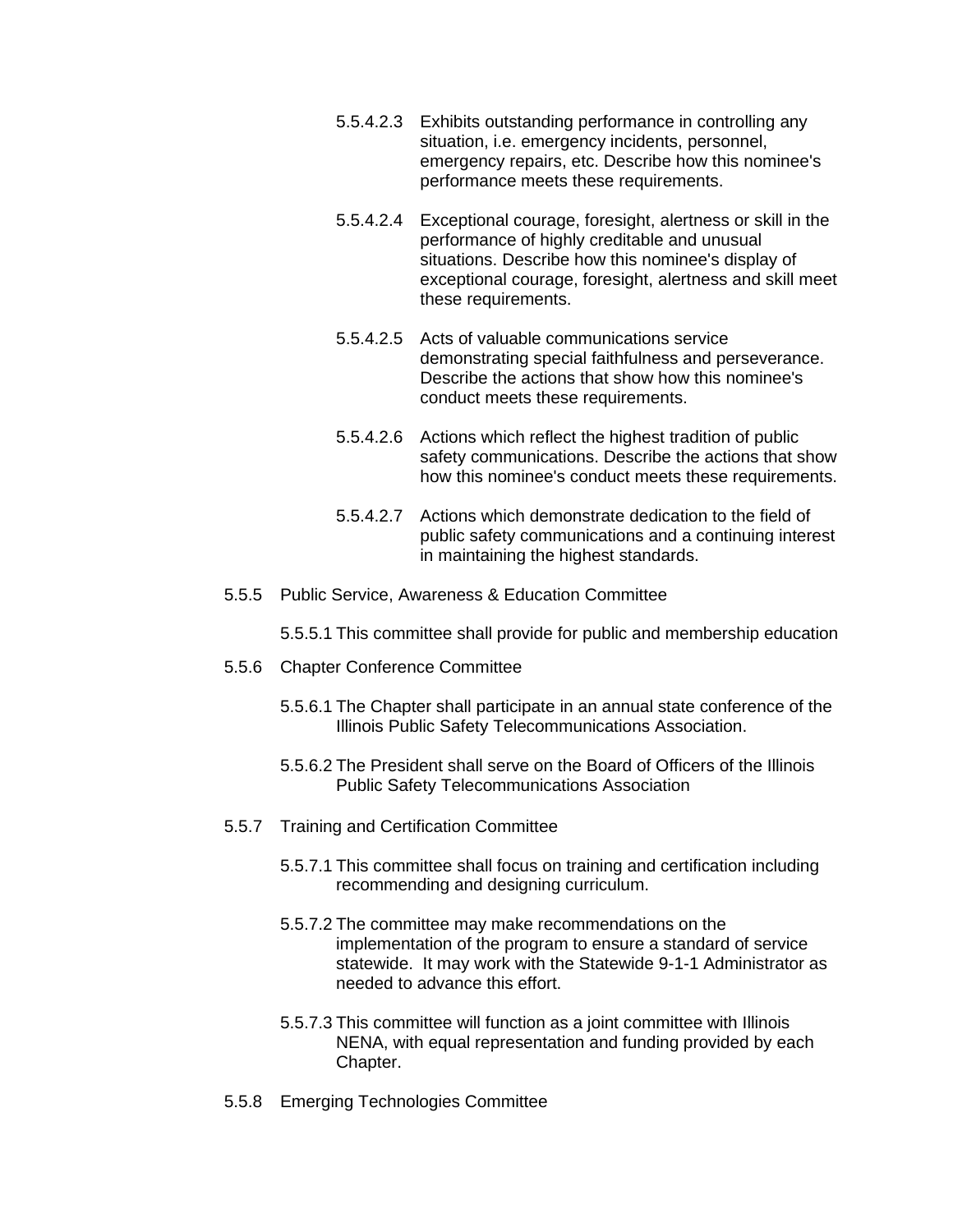- 5.5.8.1 This committee shall focus on introducing and educating membership of new and emerging technologies affecting PSAP/ECC.
- 5.5.8.2 The committee will make educational recommendations on information that should be shared with the membership
- 5.5.8.3 The committee will provide quarterly reports to the IL APCO Executive Board.
- 5.5.8.4 The committee will be comprised of IL APCO chapter membership
- 5.5.8.5 The committee will have a minimum of one representative appointed from the IL APCO Executive Board to participate in committee meetings.
- 5.5.8.6 When a commercial advisor representative is appointed to the committee, that position shall not serve as a co-chair of the committee, but a participating member only.
- 5.5.8.7 A Commercial Advisory Representative will assist with coordination of subject matter experts.
- 5.5.8.8 The committee will refrain from endorsing any specific commercial partner related to any emerging technology.
- 5.5.8.9 When a commercial partner subject matter expert is requested, priority will be will be given first to IL APCO commercial members, followed by IPSTA Sponsor participants before other vendors are invited.

#### 5.5.9 Statewide Advisory Board

- 5.5.9.1 The Illinois Chapter of APCO shall be one of the 11 voting members of the Statewide Advisory Board.
- 5.5.9.2 The Executive Board shall recommend for appointment by the Governor.
- 5.5.9.3 The Statewide 9-1-1 Advisory Board shall: advise the Department of State Police and the Statewide 9-1-1 Administrator on the oversight of 9-1-1 systems and the development and implementation of a uniform statewide 9-1-1 system; make recommendations to the Governor and the General Assembly regarding improvements to 9-1-1 services throughout the State;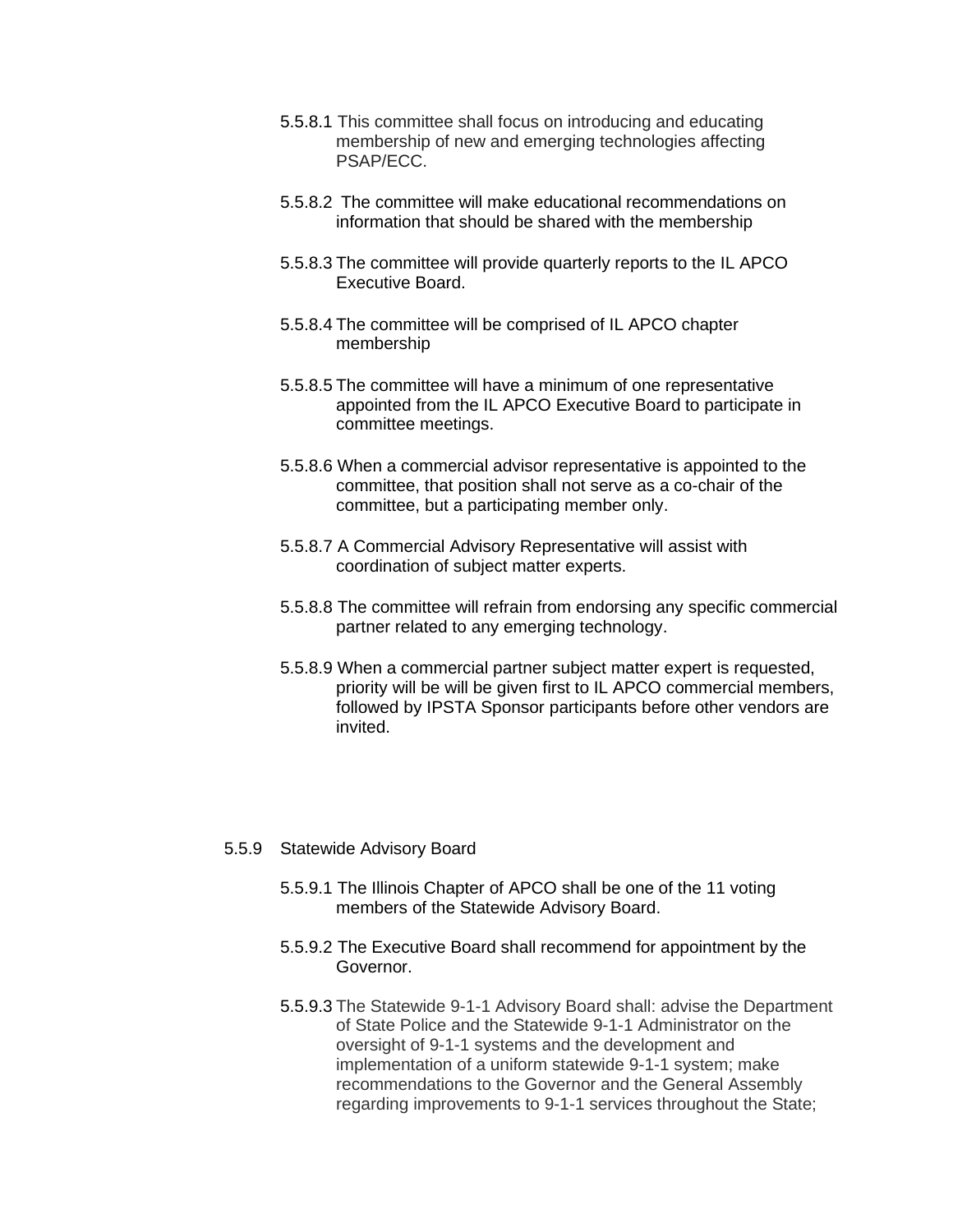and exercise all other powers and duties provided in the Emergency Telephone System Act. The Statewide 9-1-1 Advisory Board shall submit to the General Assembly a report by March 1 of each year providing an update on the transition to a statewide 9-1-1 system and recommending any legislative action. The Department of State Police shall provide administrative support to the Statewide 9-1-1 Advisory Board.

## **ARTICLE V: COMMITTEES AND TASK FORCES**

## **SECTION 5.2: TELECONFERENCE POLICY**

#### **PURPOSE**

To provide guidelines for the use of teleconference resources by Illinois APCO Executive Board and the committees.

## **AUTHORITY**

The authority for the use of teleconference resources is established in Article IV, Section 2.1 of the Chapter's Bylaws.

- 1. Only Illinois APCO Committee Chairs and Executive Board members will be allowed to use the Chapter's teleconference accounts to conduct committee and/or Chapter business.
- 2. Other uses of the Chapter's teleconference accounts will have to be approved by the Illinois APCO President. Should the Chapter President not be available to approve a teleconference request, the First Vice President will be notified and given the discretion to approve.
- 3. When an Illinois APCO Committee Chair wishes to hold a teleconference meeting, they will contact the Illinois APCO Treasurer. The Chapter Treasurer will give the Committee Chair the procedure to conduct the teleconference.
	- 3.1 The Committee Chair shall provide the Chapter Treasurer with the name of the committee, the date, time, approximate number of people attending the teleconference, and the purpose of the teleconference.
	- 3.2 If the Executive Board requires teleconference facilities, the Chapter President will contact the Chapter Treasurer to set up this teleconference
	- 3.3 The President shall provide the date, time and approximate number of people attending the teleconference.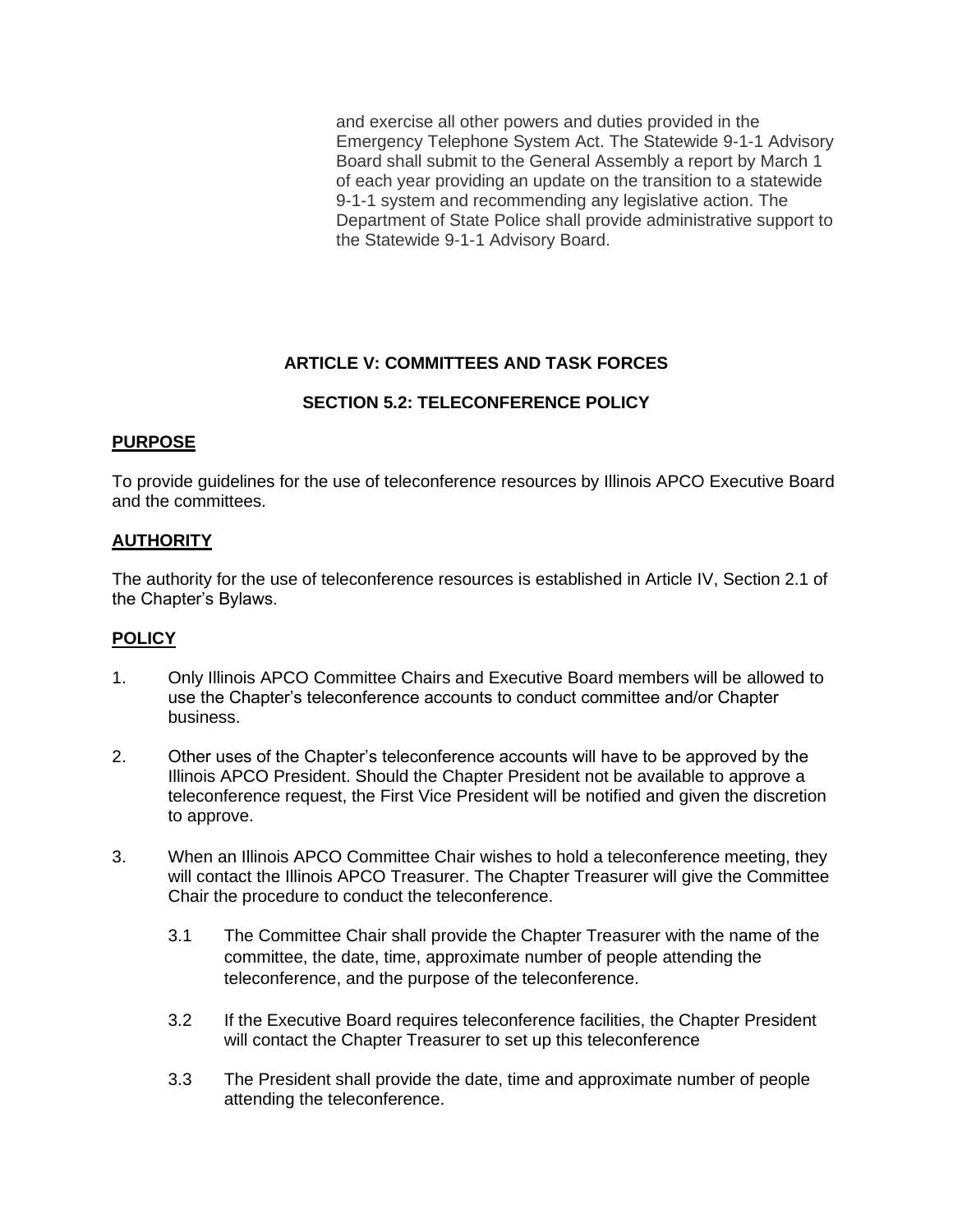- 3.4 The Chapter Treasurer will e-mail the teleconference information to the Chapter's Executive Board.
- 3.5 After receiving a teleconference request, the Chapter Treasurer shall e-mail or fax to the requestor the needed documentation to document the teleconference.
	- 3.5.1 The documentation sheet will contain the access telephone number, the meeting number, the P.I.N., the Committee name and the name of the requestor.
	- 3.5.2 The documentation sheet will also contain instructions for the requestor and committee members on how to participate in the teleconference call.
- 3.6 When the teleconference is completed, the requestor will complete the form with the time the call started, time the call ended and the name of the committee members that attended. This form will be faxed or e-mailed back to the Chapter Treasurer.
- 3.7 The Chapter Treasurer will keep the documentation sheets in a file. When the Chapters taxes are prepared, this documentation will be removed from the file, and kept with the tax papers.

## **ARTICLE VI: TRAVEL AND REIMBURSEMENT**

#### **SECTION 6.1: GENERAL TRAVEL AND REIMBURSEMENT POLICY**

#### **PURPOSE**

To provide uniform guidelines for reimbursement of expenses to eligible members of the Executive Board.

#### **AUTHORITY**

The Board of Officers is required to manage the finances of the Chapter under Article V, Section 5.7 of the Chapter's Bylaws.

- 1. The Chapter President, the International Executive Council Representative, the Chapter Secretary and Chapter Treasurer are the only members of the Chapter for whom expenses will generally be reimbursed. Other Executive Board members, with expenses, will need to have their items approved by the Executive Board prior to the purchase/travel. Expenses will only be reimbursed as detailed in the following paragraphs.
- 2. Eligible members will be reimbursed for out-of-pocket expenses related to the operation of their office. These expenses are detailed in Paragraph 8. All such claims for reimbursement shall be made on the proper form accompanied by original receipts.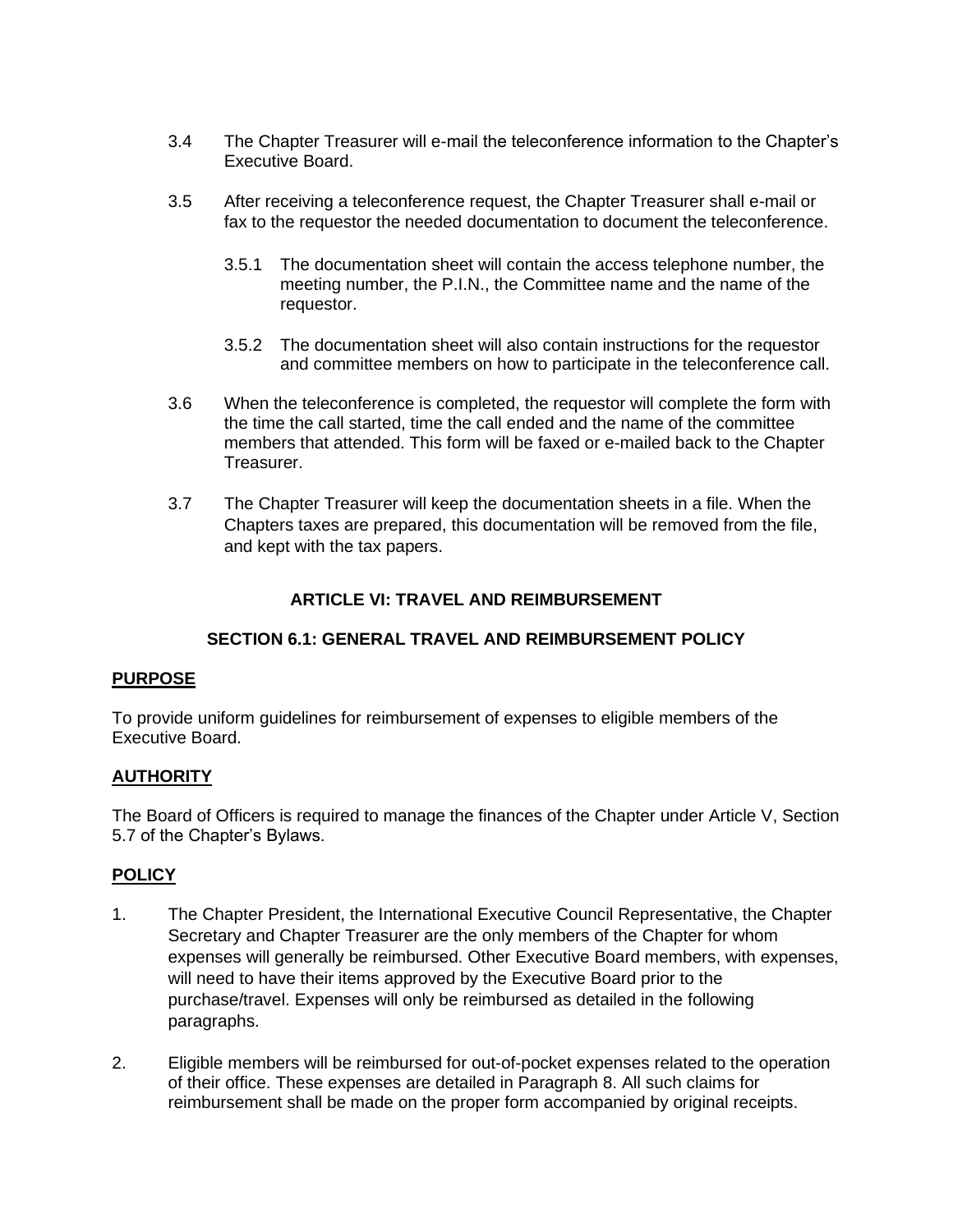- 3. The President is approved for the following travel and associated expenses:
	- 3.1 The Chapter President is expected to attend the International Annual Conference, the North Central Regional Conference and the annual IPSTA Conference.
		- 3.1.1 The Chapter President shall be reimbursed for expenses relating to attending these conferences subject to the conditions set forth in Paragraph 8.
	- 3.2 Should the President not be able to attend any of the above conferences, the President shall appoint a proxy to attend the conference(s).
		- 3.2.1 The appointed proxy shall be reimbursed for expenses subject to the conditions set forth in Paragraph 8.
- 4. The International Executive Council Representative is approved for the following travel and associated expenses:
	- 4.1 The International Executive Council Representative is expected to attend the International Annual Conference, the Mid-Year International Executive Council meeting and the North Central Regional Conference.
		- 4.1.1 The International Executive Council Representative shall be reimbursed for expenses relating to these conferences subject to the conditions set forth in Paragraph 8.
	- 4.2 Should the International Executive Council Representative not be able to attend any of these conferences, the President shall appoint a proxy to attend the conference(s).
		- 4.2.1 The appointed proxy shall be reimbursed for expenses subject to the conditions set forth in Paragraph 8
- 5. The Chapter Secretary will generally be reimbursed only for expenses related to the operation of that office, or at the discretion of the Executive Board.
- 6. The Chapter Treasurer will generally be reimbursed only for expenses related to the operation of that office, or at the discretion of the Executive Board.
- 7. The Frequency Coordinators shall not be eligible for reimbursement by the Illinois Chapter for expenses related to coordination activities since APCO International is now receiving all revenue and paying all expenses relating to Frequency Coordination.
- 8. In addition to expenses related to the operation of their offices, the President and International Executive Council Representative may request reimbursement for the following expenses:
	- 8.1 Registration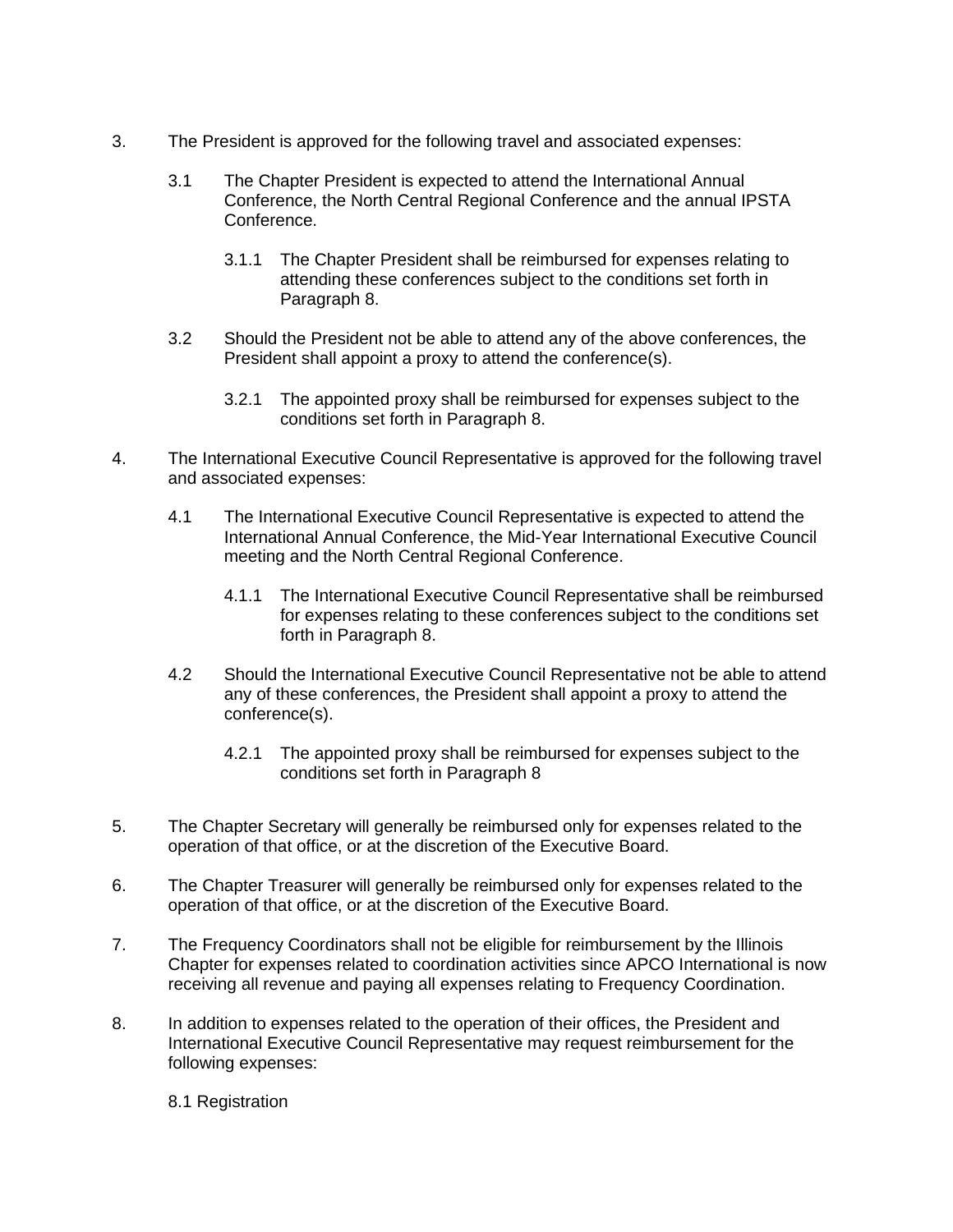- 8.1.1 The Chapter will pay or reimburse any and all registration fees for the President or his Proxy for the International Annual Conference, the North Central Regional Conference and the annual IPSTA Conference.
- 8.1.2 The Chapter will pay or reimburse any and all registration fees for the International Executive Council Representative or his proxy for the International Annual Conference, the Mid-Year Executive Council meeting and the North Central Regional Conference.

#### 8.2 Lodging

8.2.1 The Chapter will pay or reimburse lodging expenses, at the single conference rate or government rate, for the President and International Executive Council Representative or their proxies for an approved conference or meeting at the conference or meeting rate for the duration of the conference or meeting. Upgrades to larger rooms or for doubles if billed at a higher rate are at the member's expense.

#### 8.3 Airfare

- 8.3.1 The Illinois Chapter will pay or reimburse airfare expenses up to the cost of a 14-day advance coach round trip airfare ticket. An upgrade to first class is at the member's expense. The member should submit the original receipt.
- 8.3.2 The Illinois Chapter will pay or reimburse the lesser between a 14-day advance coach airfare ticket airline and the current IRS mileage rate. If mileage rate is selected the expense will not exceed that of a 14-day advance coach airfare ticket. The member shall be responsible for determining the lowest 14-day advance coach airfare rate prior to requesting reimbursement. Mileage expenses will be reimbursed based on federal guidelines.

#### 8.4 Parking

- 8.4.1 Parking expenses at the departure airport will be reimbursed at the rate of \$15 per day or the cost of a round-trip cab ride from the member's home or place of business to the departure airport, whichever is less. The member is expected to choose the least costly option.
- 8.4.2 Parking at the hotel will be reimbursed at the daily rate for self-parking in the hotel's garage or lot or the closest parking facility.
- 8.5 Food and Beverage
	- 8.5.1 The Illinois Chapter will pay or reimburse food & beverage expenses at a rate not to exceed established federal per-diem guidelines for the duration of the conference or meeting. Receipts are required for reimbursement.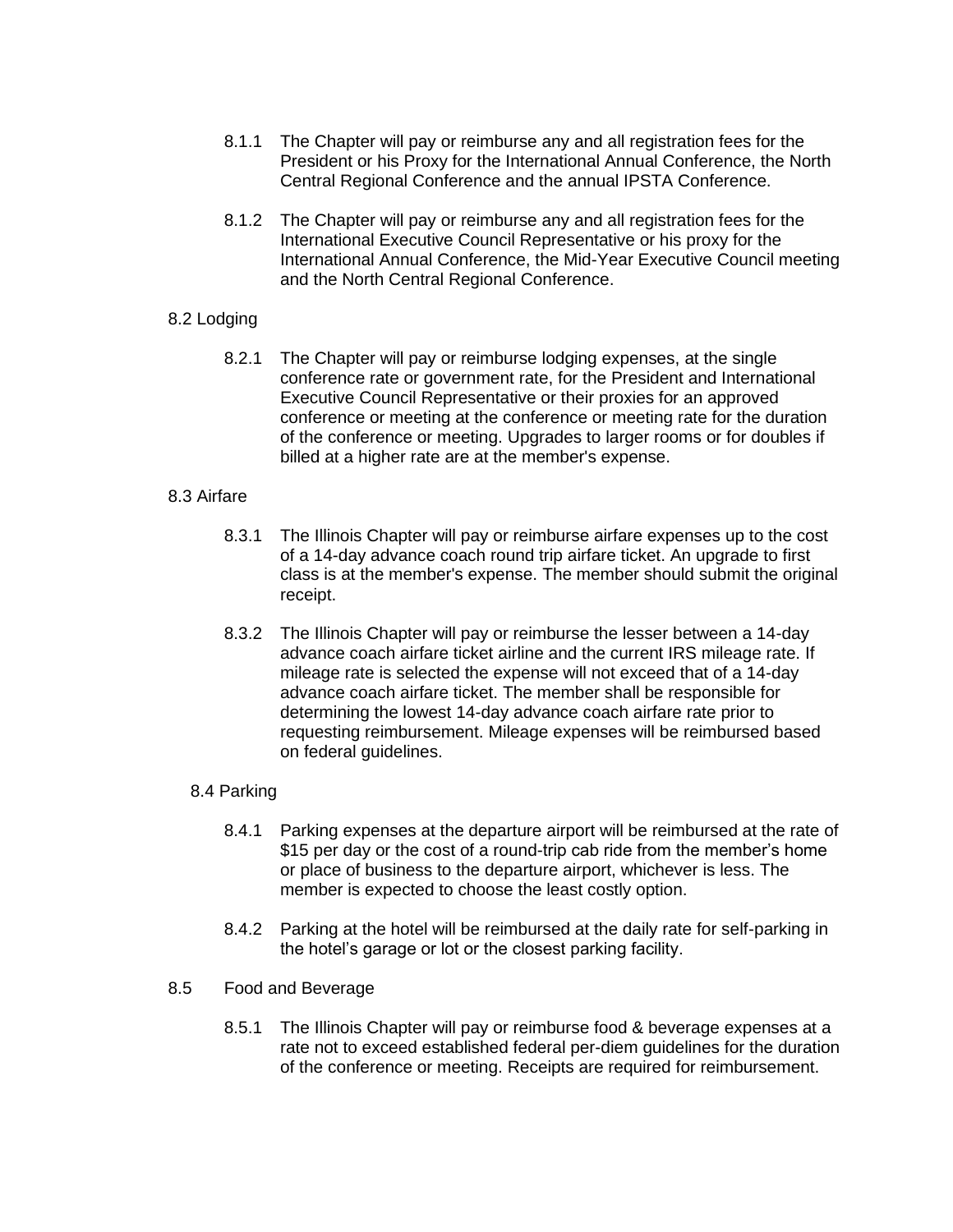- 8.5.2 Food & Beverage expenses that exceed established federal per-diem guidelines would not be reimbursed.
- 8.5.3 When using the federal per-diem guidelines the individual meals will not be broken down into a specific dollar amount.
- 8.5.4 Food & Beverage expenses cannot be averaged over the length of the event in order to comply with the established federal guideline per-day ceiling.
- 8.6 Miscellaneous Expenses
	- 8.6.1 In general expenses for personal services are not reimbursable or covered. Examples of personal services would be in-room movies, room service and personal local telephone calls. All miscellaneous expenses must be accompanied by a receipt and a statement of explanation.
	- 8.6.2 A single, long distance telephone call not to exceed \$10 per day will be allowed.
	- 8.6.3 Reimbursement for other long-distance telephone calls are not automatically reimbursable
	- 8.6.4 All Miscellaneous Expenses are subject to Executive Board approval before reimbursement will be made
- 9. Documentation
	- 9.1 A properly documented receipt should be obtained for each item of expense (except mileage) exceeding \$2.00.
		- 9.1.1 A regular receipt from the service provider should be submitted whenever possible.
		- 9.1.2 If no such receipt exists, a credit card receipt will suffice.
		- 9.1.3 If receipts for meal expenses are not available (group meals and one check, etc.) then the member shall submit a statement detailing the cost of the meal and the reason why no receipt is being provided.
	- 9.2 All requests for direct payment or reimbursement shall be made on the proper current Expense Reimbursement form.
		- 9.2.1 In the case of direct payments a copy of the registration form or other proper documentation shall accompany the request.
		- 9.2.2 In the case of reimbursements original receipts must accompany the request. Copies of receipts will not be accepted.
	- 9.3 Payments for all covered expenses or reimbursements in paragraphs 8.1–8.5, will be processed upon receipt by the Treasurer.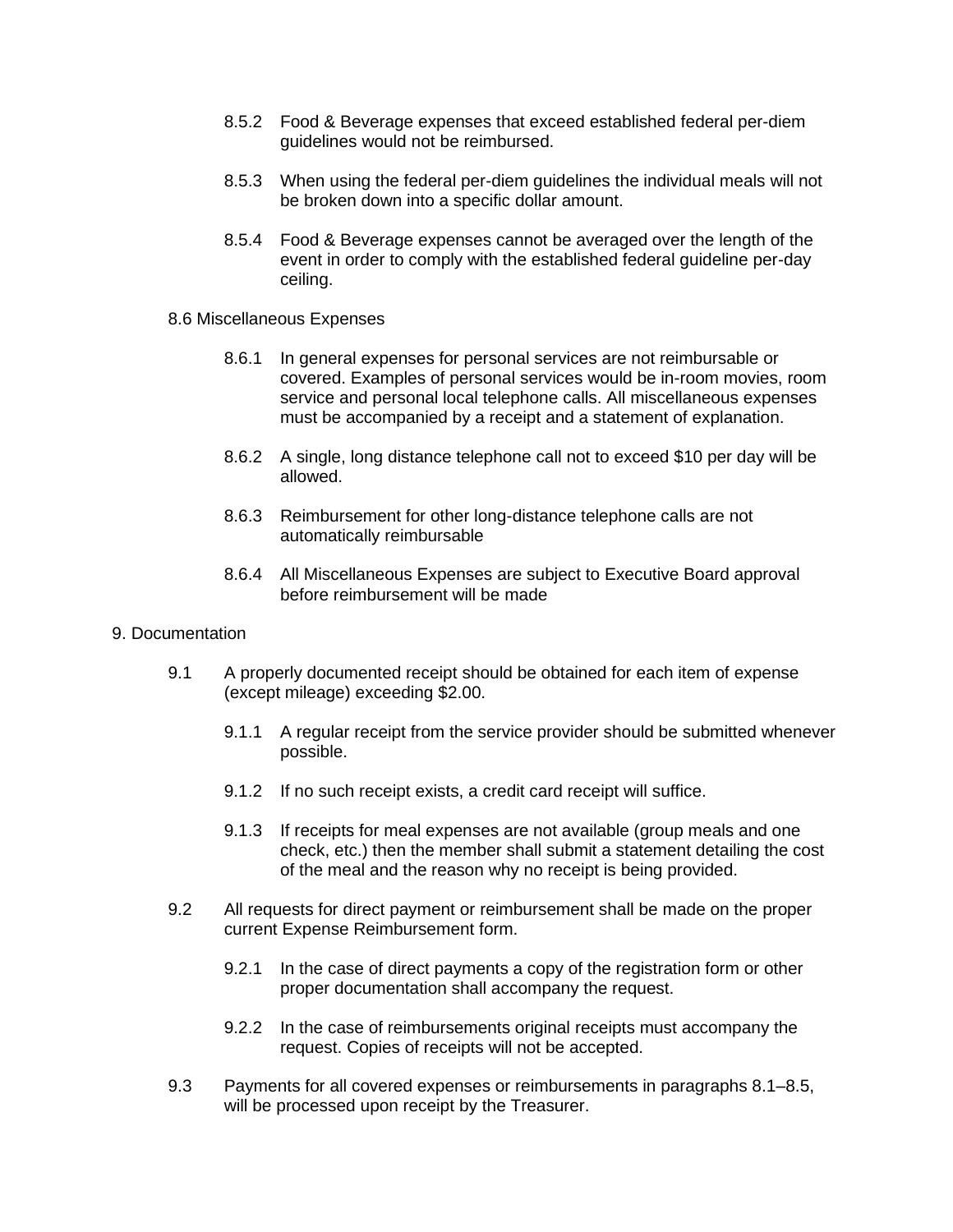- 9.4 Miscellaneous Expenses, Paragraph 8.6, will be processed after approval of the Executive Board.
- 10. The financial status of the Chapter shall be taken into consideration before any travel expenses are authorized or paid.

## **ARTICLE XI: RECORDS MANAGEMENT**

#### **SECTION 11.1: DOCUMENT RETENTION AND DESTRUCTION**

[Changes are subject to approval by a two-thirds (2/3) majority vote of the whole Board of Directors.]

#### **PURPOSE**

To prescribe general guidelines for a Records Management Program that provides for the permanent archiving of historical documents, as well as to include processes for the organization, retention period, and eventual disposal of all other categories of records (financial, business, and otherwise) of the Chapter. These general guidelines shall ensure compliance with laws and regulations, eliminate accidental or innocent destruction of records, and promote efficient and cost-effective recordkeeping protocols.

#### **AUTHORITY**

The Chapter is authorized to establish and adhere to a document retention and destruction policy to conform to IRS guidelines for federally tax-exempt entities.

- 1. General Responsibility
	- 1.1 It is the responsibility of all members or other persons with caretaker duties over original source documents in paper or electronic format, to comply with the Chapter's document retention and destruction procedures or schedules.
	- 1.2 Such procedures shall be established by the President in accordance with prevailing Federal, State, and Local laws or regulations as well as requirements of coordinating agencies, standards-setting bodies, certification or licensure programs, grant-makers, and other contractual parties, as appropriate, with which Illinois APCO is associated.
	- 1.3 Responsibilities to manage such schedules fall to the appropriate Executive Board Member or Committee Chair.
- 2. Exclusions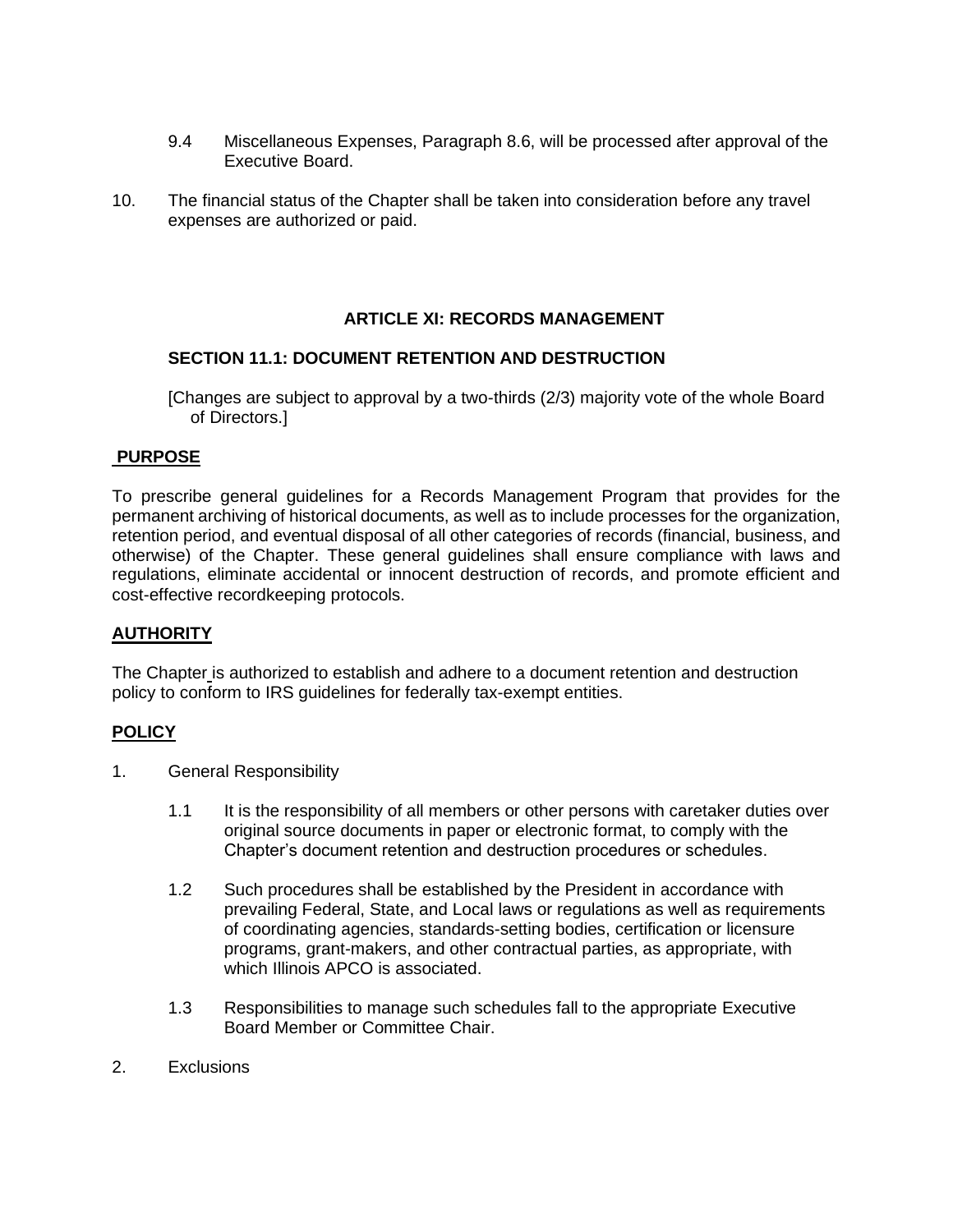- 2.1 Legal Hold. No records (paper or electronic) will be destroyed that are pertinent to any ongoing or anticipated litigation or other investigative proceeding.
- 2.2 Archives. Notwithstanding the established destruction schedules, the Chapter shall set aside certain documents and records, such as publications and periodicals, and other artifacts of historical significance to the Chapter.
- 3. Terms for Retention
	- 3.1 While minimum periods are suggested, the retention of documents identified below and of documents not referenced should be determined primarily by application of prevailing law, regulation, or policy with any destruction to be superseded by the exclusions noted in 2 above.
	- 3.2 Where applicable (e.g., leases, licenses, contracts, personnel files, etc.), the specified retention periods are measured after disposition, expiration, or all obligations end.
	- 3.3 The following should be retained permanently.
		- 3.3.1 Governance records. Articles of Incorporation, Constitutions, Bylaws, amendments, other organizational documents, and minutes of any governing body, including minutes of the Executive Committee of the Board, minutes of the Board of Directors, and minutes of the Membership Quorum.
		- 3.3.2 Tax records. Applications for tax-exempt status (Form 1023), tax exemption determination letters and related correspondence, federal (Form 990) and state tax returns, and files related to tax audits.
		- 3.3.3 Financial records. Audited financial statements and related correspondence, and attorney contingent liability letters.
		- 3.3.4 Intellectual property records. Copyright and trademark registrations and samples of protected works.
		- 3.3.5 Dues and donor records. Membership records (including designations), chapter documentation, fund statements, grants, gift earmarks, and related donor records.
	- 3.4 The following should be retained for a minimum of ten (10) years.
		- 3.4.1 Sales and use tax returns.
		- 3.4.2 Lobbying records. Federal and State lobbying reports and supporting data.
	- 3.5 The following should be retained for seven (7) years.
		- 3.5.1 Real estate records. Deeds, leases, mortgages, purchase agreements, and closing documents.